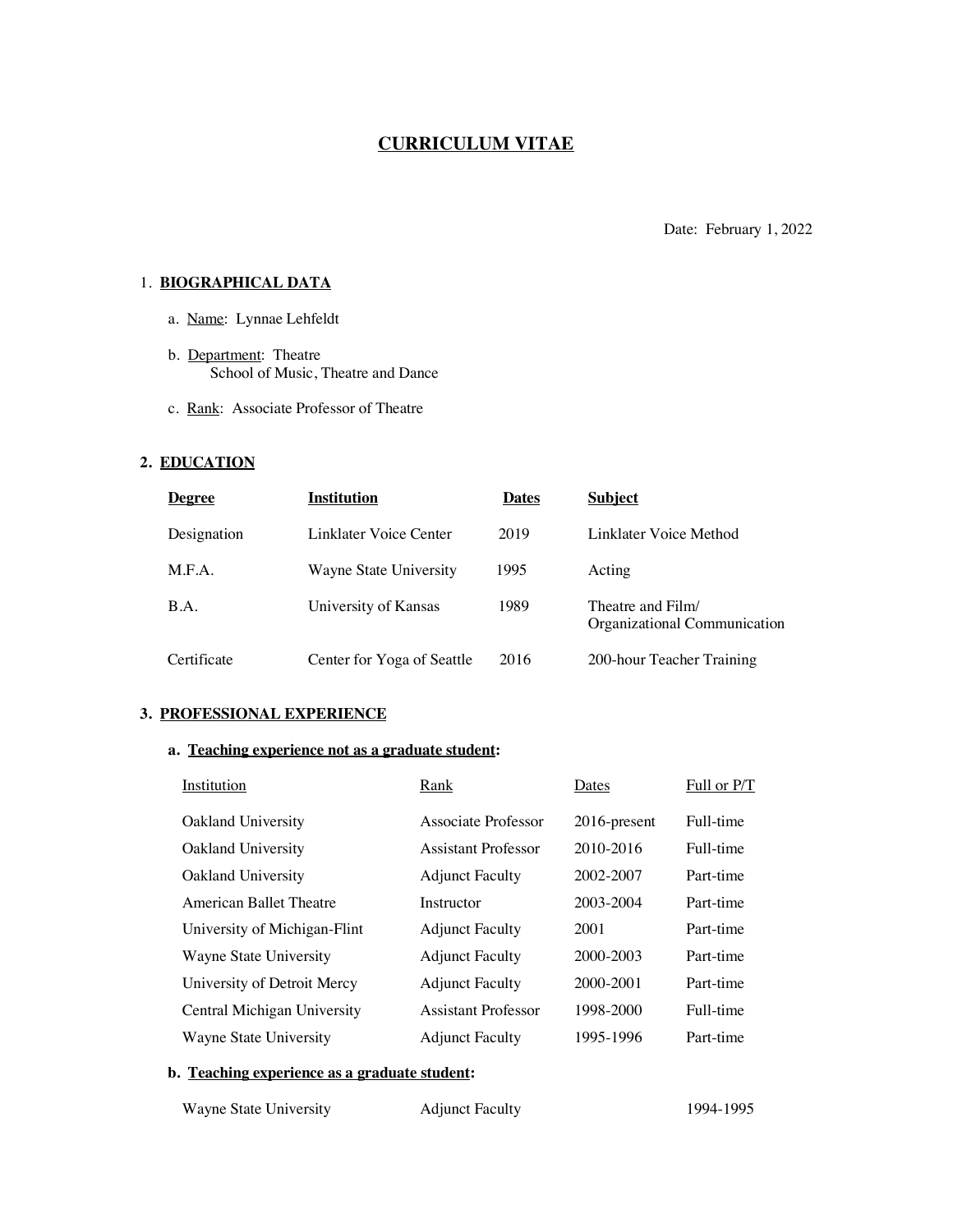| Win. 1995 | THR $105$ Acting II |  | Yes |
|-----------|---------------------|--|-----|
| Win. 1994 | THR 104 Acting I    |  | Yes |

## **c. Other relevant professional experience:**

| <b>Institution</b>                | <b>Rank/Title</b>  | <b>Dates</b> |
|-----------------------------------|--------------------|--------------|
| Cartus (Torino, Italy)            | English Instructor | 2008-2010    |
| <b>Birmingham Community House</b> | Instructor         | 2002         |
| Gail and Rice Agency              | Trainer            | 1997-1998    |
| Marquis Theatre                   | Instructor         | 1995         |
| Popcorn Players                   | Instructor         | 1994         |

### **Invited Teaching at Other Universities, Theatre Festivals, and Other Professional Settings**

#### **Invited Courses**

| University of Michigan, Ann Arbor                                        | 2017 |
|--------------------------------------------------------------------------|------|
| Invited to teach Linklater Voice (full course) – Schedule did not permit |      |
|                                                                          |      |
| Wayne State University                                                   | 2017 |
| Invited to teach Linklater Voice (full course) – Schedule did not permit |      |

| <b>Invited Master Classes</b>                              | <b>Subject</b>               | <b>Dates</b>     |
|------------------------------------------------------------|------------------------------|------------------|
| Northern Colorado University<br>Graduate Program - Virtual | Linklater Voice              | <b>July 2021</b> |
| MiraCosta College, San Diego (One-week)                    | Voice                        | June 2012        |
| University of Illinois at Chicago (One-week)               | Voice                        | Sept. 2004       |
| <b>Invited Workshops</b>                                   | <b>Subject</b>               | <b>Dates</b>     |
| Emerson University - Virtual                               | Michael Chekhov              | Oct. 2021        |
| Southeast Missouri State University - Virtual              | Linklater Voice              | Oct. 2020        |
| Reg. III/American College Theatre Festival                 | Trish Arnold Movement        | Jan. 2018        |
| Reg. III/American College Theatre Festival                 | <b>Neutral Mask</b>          | Jan. 2018        |
| Reg. III/American College Theatre Festival                 | Linklater Voice              | Jan. 2018        |
| Reg. III/American College Theatre Festival                 | Viewpoints                   | Jan. 2018        |
| William Beaumont School of Medicine<br>Faculty and Staff   | Immediate Intimacy           | Dec. 2017        |
| Reg. III/American College Theatre Festival                 | Linklater Voice              | Jan. 2017        |
| Reg. III/American College Theatre Festival                 | <b>Trish Arnold Movement</b> | Jan. 2017        |
| Reg. III/American College Theatre Festival                 | <b>Neutral Mask</b>          | Jan. 2017        |
| Wayne State University                                     | Trish Arnold Movement        | Sept. 2016       |
| Wayne State University                                     | Linklater Voice              | Sept. 2016       |
| Case Western Reserve University                            | <b>Linklater Voice</b>       | Jan. 2016        |
| Case Western Reserve University                            | Laban Movement               | Jan. 2016        |
| Southeast Missouri State University                        | Viewpoints                   | Feb. 2015        |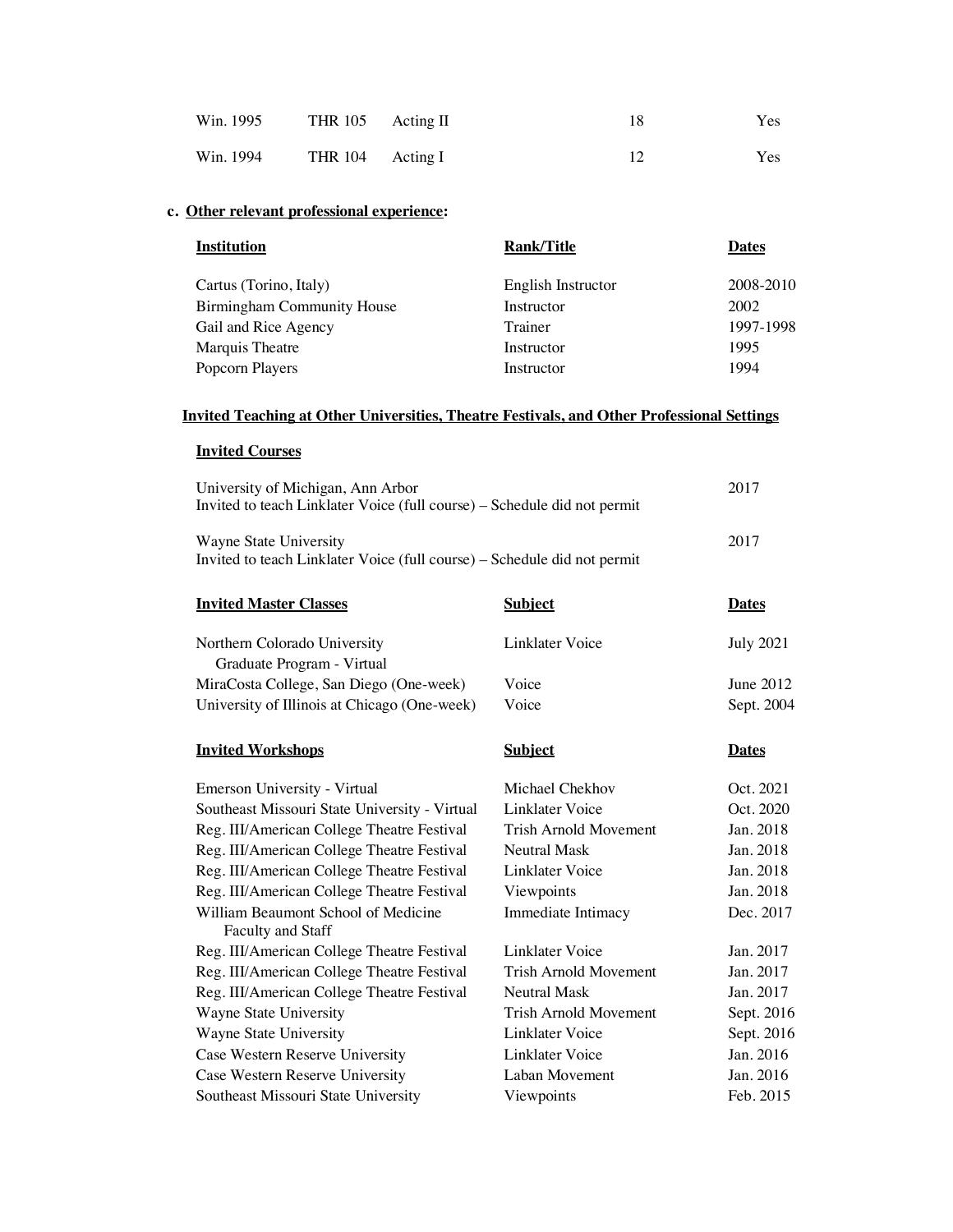| Southeast Missouri State University        | Linklater Voice              | Feb. 2015        |
|--------------------------------------------|------------------------------|------------------|
| Southeast Missouri State University        | Movement/Acting              | Feb. 2015        |
| Western Kentucky University                | <b>IPA Pillows</b>           | Feb. 2015        |
| Western Kentucky University                | <b>Linklater Voice</b>       | Feb. 2015        |
| Purple Rose Theatre Company                | <b>Linklater Voice</b>       | Oct. 2014        |
| Reg. III/American College Theatre Festival | Viewpoints                   | Jan. 2013        |
| Reg. III/American College Theatre Festival | Linklater Voice              | Jan. 2014        |
| Reg. III/American College Theatre Festival | <b>Trish Arnold Movement</b> | Jan. 2014        |
| Central Michigan University                | <b>IPA Pillows</b>           | Feb. 2013        |
| Central Michigan University                | Linklater Voice              | Feb. 2013        |
| Reg. III/American College Theatre Festival | Viewpoints                   | Jan. 2013        |
| Reg. III/American College Theatre Festival | Linklater Voice              | Jan. 2013        |
| Jackson Community College                  | <b>Linklater Voice</b>       | Jan. 2012        |
| New York University                        | Shakespeare                  | Mar. 2012        |
| Reg. III/American College Theatre Festival | Viewpoints                   | Jan. 2011        |
| Reg. III/American College Theatre Festival | Linklater Voice              | Jan. 2011        |
| Wayne State University (Grad Program)      | Linklater Voice              | Jan. 2011        |
| <b>Etico Productions</b>                   | Viewpoints                   | <b>June 2008</b> |
| Michigan Shakespeare Festival              | Viewpoints                   | May 2004         |
| Wayne State University (Grad Program)      | Viewpoints                   | Feb. 2002        |
| Western Kentucky University                | Viewpoints                   | Sept. 2002       |
| Western Kentucky University                | <b>Linklater Voice</b>       | Sept. 2002       |
| Western Kentucky University                | Shakespeare                  | Sept. 2002       |
| Ohio Wesleyan University                   | Viewpoints                   | Mar. 2002        |
| Ohio Wesleyan University                   | Linklater Voice              | Mar. 2002        |
|                                            |                              |                  |

# **d. Oakland appointment record:**

| <i>i.</i> Rank and date of initial appointment: | Assistant Professor, 15 August 2010                                        |
|-------------------------------------------------|----------------------------------------------------------------------------|
| ii. Dates of Reappointment:                     | Assistant Professor, 15 August 2012<br>Assistant Professor, 15 August 2014 |
| iii. Date of Promotion:                         | Associate Professor, 15 August 2016                                        |

# iv. Dates of Spring/Summer teaching:

| Sem./Year | Course  |                                                              | Enrollment | Evaluations? |
|-----------|---------|--------------------------------------------------------------|------------|--------------|
| Sum. 2019 | THA 495 | Theatre Ensemble (Town Mouse, Country Mouse) cancelled Covid |            |              |
| Sum. 2019 | THA 495 | Theatre Ensemble ( <i>James and the Giant Peach</i> )        | 12         | Yes          |
| Sum. 2018 | THA 490 | Independent Study (McIntosh)                                 | 1          | Yes          |
| Sum. 2017 | THA 495 | Theatre Ensemble ( <i>The Three Little Pigs</i> )            | 10         | <b>Yes</b>   |
| Sum. 2016 | THA 495 | Theatre Ensemble (Wiley and the Hairy Man)                   | 10         | Yes          |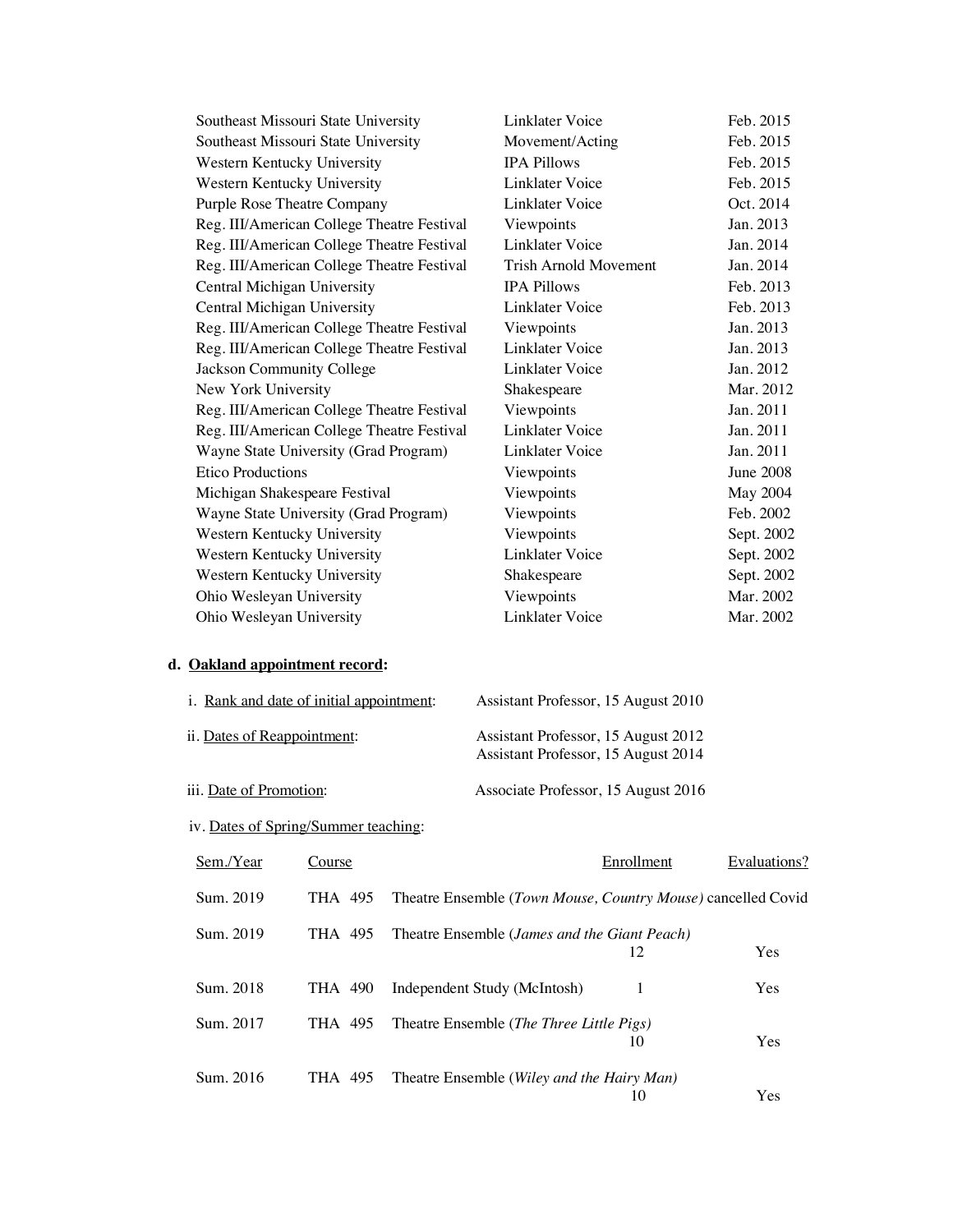| Sum. 2012 | THA 100 Introduction to Theatre | Yes. |
|-----------|---------------------------------|------|
| Sum. 2011 | THA 100 Introduction to Theatre | Yes. |

v. Date and type of leave:<br>half-year sabbatical, Fall 2016

half-year sabbatical, Fall 2016 *More than ESP: Empowering Students to Progress* Saint Petersburg, Russia Vocal Coach – *Friends from College*, Netflix

## **e. Oakland instructional record:**

| Sem./Year        | Course  |                                          | Enrollment | Evaluations? |
|------------------|---------|------------------------------------------|------------|--------------|
| Win. 2022        |         | THA 2017 Stage Voice I                   | 9          | in-progress  |
| Win. 2022        |         | THA 2017 Stage Voice I                   | 15         | in-progress  |
| Fall 2021        |         | THA 1010 Acting: The Instrument          | 16         | Yes          |
| <b>Fall 2021</b> |         | THA 1010 Acting: The Instrument          | 13         | Yes          |
| <b>Fall 2021</b> |         | THA 2018 Stage Voice II                  | 7          | Yes          |
| Win. 2021        |         | THA 1010 Acting: The Instrument          | 12         | Yes          |
| Win. 2021        |         | THA 1010 Acting: The Instrument          | 10         | Yes          |
| Win. 2021        |         | THA 2017 Stage Voice I                   | 11         | Yes          |
| Win. 2021        |         | THA 2017 Stage Voice I                   | 8          | Yes          |
| Win. 2021        |         | THA 4096 Independent Study (Hong)        | 1          | Yes          |
| <b>Fall 2020</b> |         | THA 2018 Stage Voice II                  | 12         | Yes          |
| <b>Fall 2020</b> |         | THA 4096 Independent Study (Moran)       | 1          | Yes          |
| Win. 2020        |         | THA 2011 Movement                        | 14         | Yes          |
| Win. 2020        |         | THA 2017 Stage Voice I                   | 14         | Yes          |
| Win. 2020        |         | THA 2017 Stage Voice I                   | 15         | Yes          |
|                  |         |                                          |            |              |
| <b>Fall 2019</b> |         | THA 1010 Acting: The Instrument          | 18         | Yes          |
| <b>Fall 2019</b> |         | THA 1010 Acting: The Instrument          | 16         | Yes          |
| <b>Fall 2019</b> |         | THA 2018 Stage Voice II                  | 13         | Yes          |
| Win. 2019        |         | THA 2017 Stage Voice I                   | 12         | Yes          |
| Win. 2019        |         | THA 2017 Stage Voice I                   | 14         | Yes          |
| Win. 2019        |         | THA 2020/4020 Theatre Ensemble (Seagull) | 20         | Yes          |
| <b>Fall 2018</b> |         | THA 1010 Acting: The Instrument          | 20         | Yes          |
| <b>Fall 2018</b> |         | THA 1010 Acting: The Instrument          | 18         | Yes          |
| <b>Fall 2018</b> |         | THA 2018 Stage Voice II                  | 15         | Yes          |
|                  |         |                                          |            |              |
| Win. 2018        |         | THA 2017 Stage Voice I                   | 14         | Yes          |
| Win. 2018        |         | THA 2017 Stage Voice I                   | 15         | Yes          |
| Fall 2017        |         | THA 1010 Acting: The Instrument          | 18         | Yes          |
| <b>Fall 2017</b> |         | THA 1010 Acting: The Instrument          | 16         | Yes          |
| Win. 2017        | THA 217 | Stage Voice I                            | 14         | Yes          |
| Win. 2017        | THA 217 | Stage Voice I                            | 11         | Yes          |
| Win. 2017        | THA 218 | Stage Voice II                           | 7          | Yes          |
|                  |         |                                          |            |              |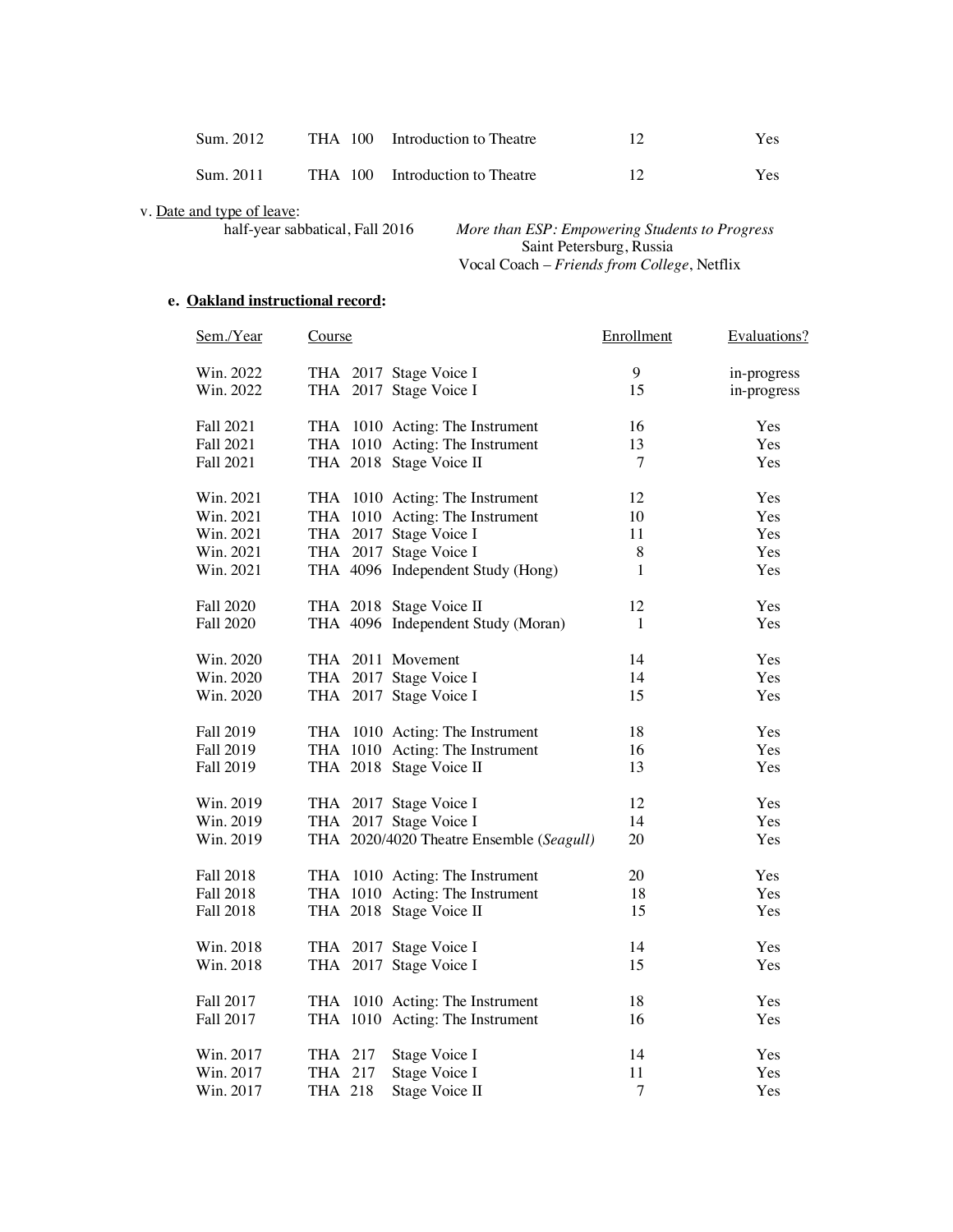| Win. 2016        | THA 211        |         | Movement                                              | 12           | Yes            |
|------------------|----------------|---------|-------------------------------------------------------|--------------|----------------|
| Win. 2016        | THA 217        |         | Stage Voice I                                         | 12           | Yes            |
| Win. 2016        | THA 217        |         | Stage Voice I                                         | $8\,$        | Yes            |
| Win. 2016        | THA 490        |         | Independent Study (McEneaney)                         | 1            | Yes            |
|                  |                |         |                                                       |              |                |
| Fall 2015        | THA 110        |         | Acting: The Instrument                                | 17           | Yes            |
| Fall 2015        | THA 110        |         | Acting: The Instrument                                | 16           | Yes            |
| Fall 2015        | THA 218        |         | Stage Voice II                                        | 7            | Yes            |
|                  |                |         |                                                       |              |                |
| Win. 2015        |                | THA 217 | Stage Voice I                                         | 12           | Yes            |
| Win. 2015        |                | THA 217 | Stage Voice I                                         | 14           | Yes            |
| Win. 2015        |                |         | THA 220/420 Theatre Ensemble (A Doll's House) 8       |              | Yes            |
|                  |                |         |                                                       |              |                |
| Fall 2014        | THA 110        |         | Acting: The Instrument                                | 14           | <b>Yes</b>     |
| Fall 2014        | THA 110        |         | Acting: The Instrument                                | 13           | Yes            |
| Fall 2014        | THA 218        |         | Stage Voice II                                        | 7            | Yes            |
|                  |                |         |                                                       |              |                |
| Win. 2014        | THA 217        |         | Stage Voice I                                         | 12           | Yes            |
| Win. 2014        | THA 217        |         | Stage Voice I                                         | 14           | Yes            |
| Win. 2014        | THA 495        |         | Company Class (The Marriage of Bette and Boo)         |              |                |
|                  |                |         |                                                       | 10           | Yes            |
| Fall 2013        | THA 110        |         | Acting: The Instrument                                | 14           | Yes            |
| Fall 2013        | THA 110        |         | Acting: The Instrument                                | 13           | Yes            |
| Fall 2013        | THA 211        |         | Movement                                              | 12           | Yes            |
|                  |                |         |                                                       |              |                |
| Win. 2013        | THA 218        |         | Stage Voice II                                        | 8            | Yes            |
| Win. 2013        | THA 410        |         | Acting: Styles                                        | 14           | Yes            |
| Win. 2013        | THA 490        |         | Independent Study (Cooper)                            | 1            | No             |
| Win. 2013        | THA 495        |         | Company Class (Oedipus)                               | 14           | Yes            |
|                  |                |         |                                                       |              |                |
| Fall 2012        | THA 110        |         | Acting: The Instrument                                | 14           | Yes            |
| Fall 2012        | THA 110        |         | Acting: The Instrument                                | 13           | Yes            |
| Fall 2012        | THA 217        |         | Stage Voice I                                         | 12           | Yes            |
| <b>Fall 2012</b> | THA 490        |         | Independent Study (Hodges)                            | $\mathbf{1}$ | Yes            |
|                  |                |         |                                                       |              |                |
| Win. 2012        | THA 218        |         | Stage Voice II                                        | 8            | Yes            |
| Win. 2012        |                |         | THA 220/420 Theatre Ensemble (Much Ado About Nothing) |              |                |
|                  |                |         |                                                       | 28           | Yes            |
| Win. 2012        | THA 451        |         | <b>Meadow Brook Estate</b>                            | 14           | Yes            |
|                  |                |         |                                                       |              |                |
| Fall 2011        | THA 110        |         | Acting: The Instrument                                | 18           | Yes            |
| Fall 2011        | THA 110        |         | Acting: The Instrument                                | 12           | Yes            |
| Fall 2011        | THA 217        |         | Stage Voice I                                         | 28           | Yes            |
|                  |                |         |                                                       |              |                |
| Win. 2011        | THA 218        |         | Stage Voice II                                        | 8            | Yes            |
| Win. 2011        | THA 312        |         | Acting: Shakespeare                                   | 14           | Yes            |
| Win. 2011        | THA 495        |         | Independent Study (Boehnlein)                         | $\mathbf{1}$ | N <sub>o</sub> |
|                  |                |         |                                                       |              |                |
| <b>Fall 2010</b> | THA 217        |         | Stage Voice I                                         | 12           | Yes            |
| <b>Fall 2010</b> | THA 480        |         | <b>Stage Voice Practicum</b>                          | 10           | Yes            |
|                  |                |         |                                                       |              |                |
| Win. 2010        | THA 218        |         | Stage Voice II                                        | 6            | Yes            |
| Win. 2010        | THA 305        |         | History of Musical Theatre                            | 9            | Yes            |
|                  |                |         |                                                       |              |                |
| Fall 2007        | THA 100        |         | Introduction to Theatre                               | 64           | Yes            |
| <b>Fall 2007</b> | <b>THA 210</b> |         | Stage Voice I                                         | 14           | Yes            |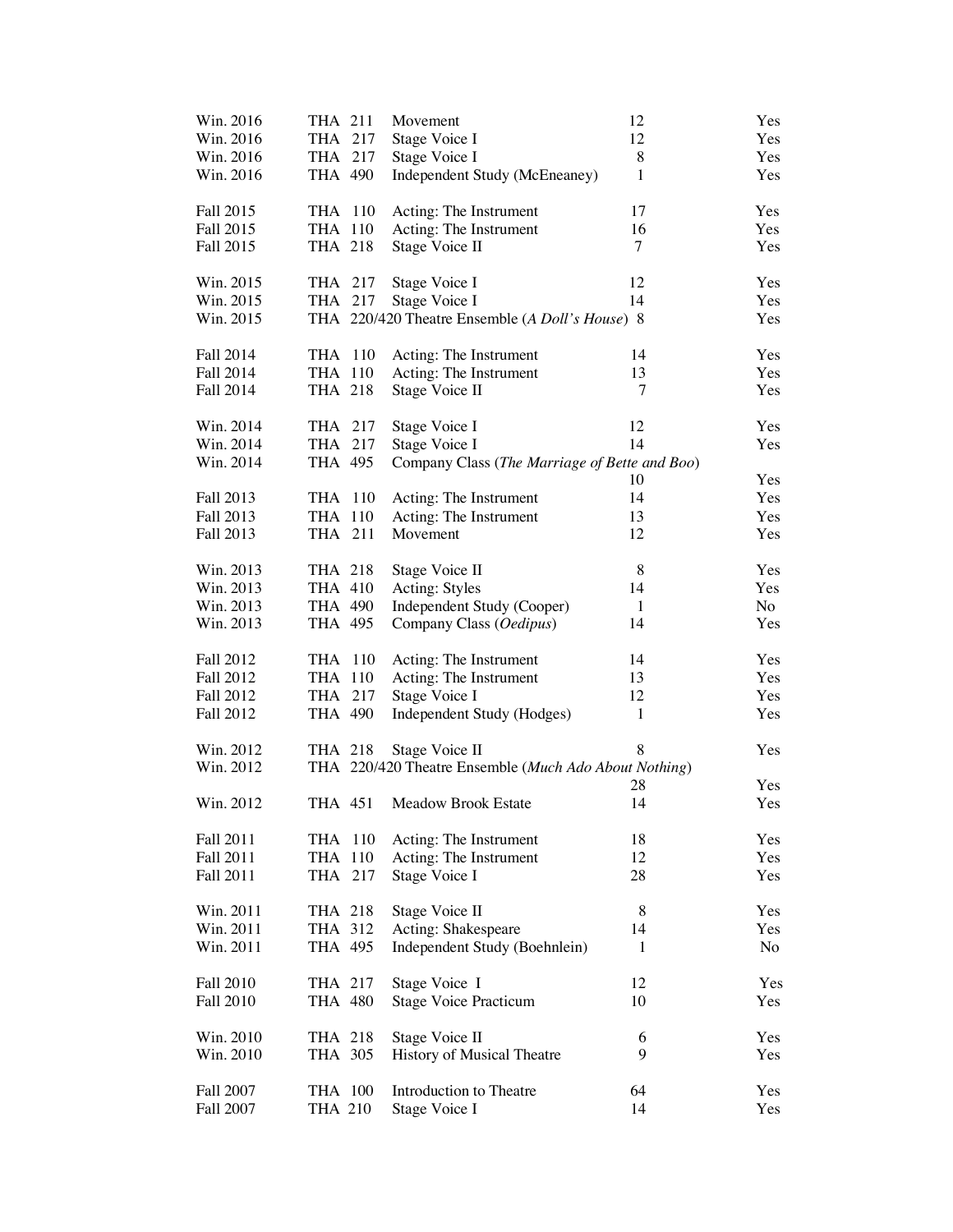| Fall 2007        | THA 412        | Auditions               | 7  | Yes |
|------------------|----------------|-------------------------|----|-----|
| <b>Fall 2006</b> | THA 210        | Stage Voice I           | 12 | Yes |
| <b>Fall 2006</b> | THA 412        | Auditions               | 7  | Yes |
| Win. 2006        | <b>THA 100</b> | Introduction to Theatre | 64 | Yes |
| Win. 2006        | <b>THA 210</b> | Stage Voice I           | 14 | Yes |
| Win. 2006        | THA 311        | <b>Stage Dialects</b>   | 18 | Yes |
| Fall 2005        | THA 100        | Introduction to Theatre | 62 | Yes |
| <b>Fall 2005</b> | THA 311        | <b>Stage Dialects</b>   | 11 | Yes |
| Win. 2005        | THA 100        | Introduction to Theatre | 68 | Yes |
| Win. 2005        | THA 210        | Stage Voice I           | 14 | Yes |
| Win. 2005        | THA 412        | Auditions               | 17 | Yes |
| <b>Fall 2004</b> | THA 100        | Introduction to Theatre | 68 | Yes |
| <b>Fall 2004</b> | THA 110        | Acting: The Instrument  | 12 | Yes |
| Win. 2004        | THA 100        | Introduction to Theatre | 16 | Yes |
| Win. 2004        | THA 100        | Introduction to Theatre | 70 | Yes |
| Win. 2004        | THA 210        | Stage Voice I           | 21 | Yes |
| Fall 2003        | 100<br>THA     | Introduction to Theatre | 69 | Yes |
| Fall 2003        | THA 110        | Acting: Fundamentals    | 17 | Yes |
| Fall 2003        | THA 210        | Stage Voice I           | 10 | Yes |
| Win. 2003        | THA 100        | Introduction to Theatre | 74 | Yes |
| Win. 2003        | THA 210        | Stage Voice I           | 20 | Yes |
| <b>Fall 2002</b> | THA 100        | Introduction to Theatre | 66 | Yes |
| <b>Fall 2002</b> | THA 110        | Acting: Fundamentals    | 9  | Yes |
| <b>Fall 2002</b> | THA 110        | Acting: Fundamentals    | 17 | Yes |
| Win. 2002        | <b>THA 210</b> | Stage Voice I           | 21 | Yes |

# **f. Instructional record at other institutions:**

# **Wayne State University**

| Win. 2003        |                | THR 2010 Movement for Actors  | 15 | <b>Yes</b> |
|------------------|----------------|-------------------------------|----|------------|
| Fall 2002        |                | THR 2010 Movement for Actors  | 16 | <b>Yes</b> |
| <b>Fall 2001</b> |                | THR 3030 Senior Capstone      | 16 | <b>Yes</b> |
| <b>Fall 2001</b> |                | THR 1010 Theatre Appreciation | 12 | <b>Yes</b> |
| Sum. 2001        |                | THR 1010 Theatre Appreciation | 12 | <b>Yes</b> |
| <b>Fall 2000</b> |                | THR 1010 Theatre Appreciation | 37 | <b>Yes</b> |
| <b>Fall 2000</b> |                | THR 1010 Theatre Appreciation | 54 | <b>Yes</b> |
| Win. 1996        | THR 105        | Acting II                     | 18 | <b>Yes</b> |
| Win. 1996        | <b>THR 104</b> | Acting I                      | 15 | <b>Yes</b> |
| Win. 1996        | <b>THR 497</b> | Senior Capstone               | 12 | <b>Yes</b> |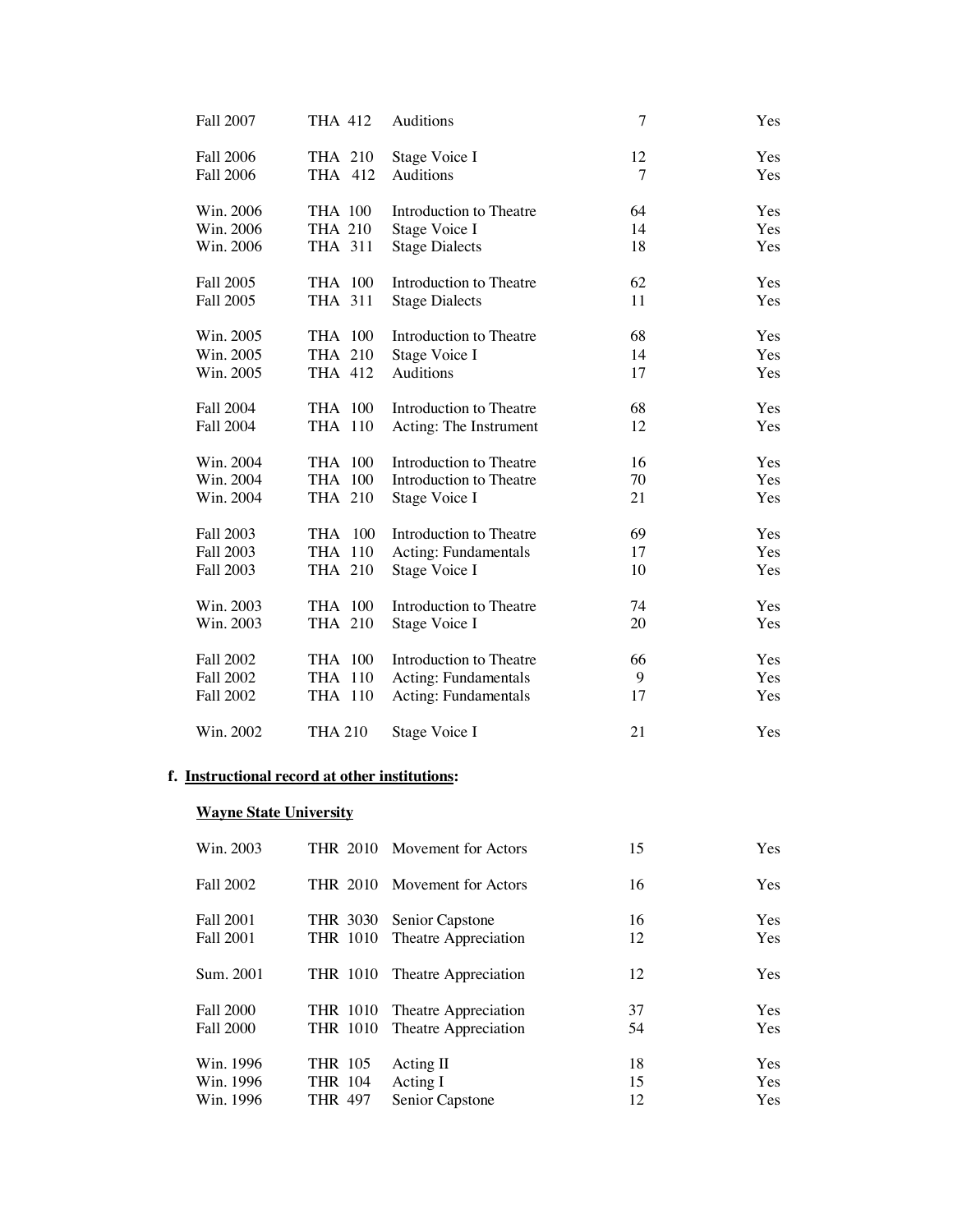### **Central Michigan University**

| Spring 2000                         | <b>TAI</b> | 182  | Acting I                                                     | 24 | Yes        |
|-------------------------------------|------------|------|--------------------------------------------------------------|----|------------|
| Spring 2000                         | <b>TAI</b> | 170  | Fund. of Interpretive Reading                                | 26 | <b>Yes</b> |
| Spring 2000                         | TAI        | 182  | Acting I                                                     | 23 | Yes        |
| Fall 1999                           | TAI        | 182  | Acting I                                                     | 20 | <b>Yes</b> |
| Fall 1999                           | <b>TAI</b> | 170  | Fund. of Interpretive Reading                                | 26 | <b>Yes</b> |
| Fall 1999                           | <b>TAI</b> | 5788 | Movement for the Actor                                       | 18 | Yes        |
| Summer 1999                         | TAI        | 170  | Fund. of Interpretive Reading                                | 17 | <b>Yes</b> |
| Spring 1999                         | TAI        | 282  | Acting II                                                    | 23 | <b>Yes</b> |
| Spring 1999                         | TAI        | 578  | Movement for Actors                                          | 14 | Yes        |
| Spring 1999                         | TAI        | 170  | Fund. of Interpretive Reading                                | 28 | Yes        |
| <b>Fall 1998</b>                    | TAI        | 170  | Fund. of Interpretive Reading                                | 28 | <b>Yes</b> |
| <b>Fall 1998</b>                    | <b>TAI</b> | 170  | Fund. of Interpretive Reading                                | 28 | <b>Yes</b> |
| Fall 1998                           | <b>TAI</b> | 182  | Acting I                                                     | 25 | Yes        |
| <b>University of Michigan-Flint</b> |            |      |                                                              |    |            |
| <b>Fall 2001</b>                    | THR 221    |      | Voice and Movement                                           | 18 | <b>Yes</b> |
| <b>University of Detroit Mercy</b>  |            |      |                                                              |    |            |
| Spring 2001                         | TRE 131    |      | Theatre Appreciation                                         | 37 | Yes        |
| <b>Fall 2000</b>                    | TRE        | 254  | Movement for Actors<br>(team-taught with Keegan-Michael Key) | 9  | <b>Yes</b> |

### **4. CREATIVE ACTIVITY**

## **a. Dialect Samples Published**

 (Peer-reviewed) The IDEA website (https://www.dialectsarchive.com) is a website of primary source recordings of English-language accents and dialects. I serve as an Associate Editor. The dialect samples I submitted were peer-reviewed before publication.

| Michigan 26 (female),<br>International Dialects English Archive | 2020 |
|-----------------------------------------------------------------|------|
| Spanish 10 (male),<br>International Dialects English Archive    | 2020 |
| Michigan 25 (female),<br>International Dialects English Archive | 2020 |
| Russian 13 (female),<br>International Dialects English Archive  | 2015 |
| Iraqi 2 (male)<br>International Dialects English Archive        | 2015 |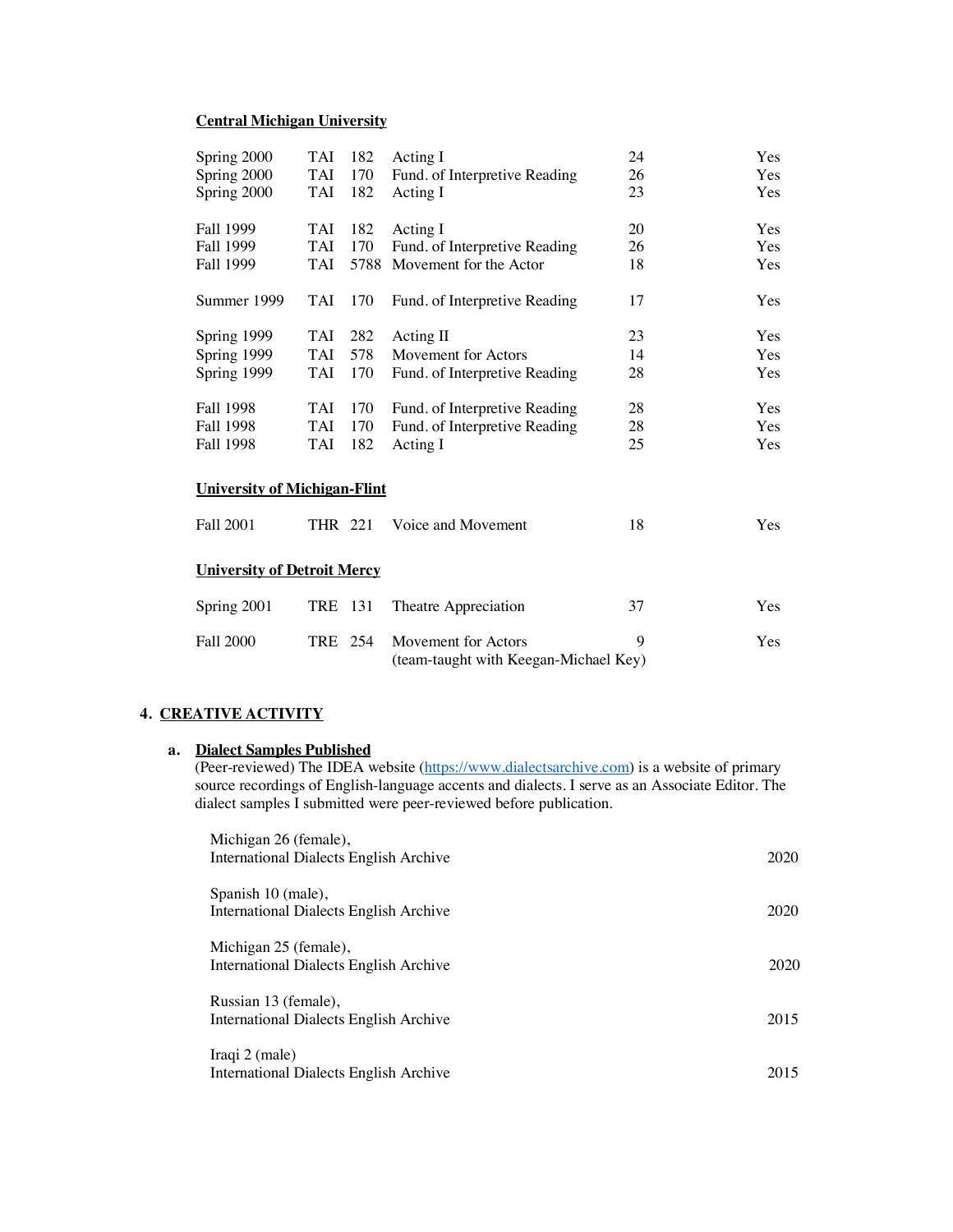| Cuban 5 (female)                       |      |
|----------------------------------------|------|
| International Dialects English Archive | 2015 |
|                                        |      |
| Sudanese 1 (male)                      |      |
| International Dialects English Archive | 2015 |
|                                        |      |
| Italian 18 (female)                    |      |
|                                        | 2015 |
| International Dialects English Archive |      |

# **b. Oral presentations**

## **Invited International Presentations**

| "Linklater Progression with Michael Chekhov Exploration" - Virtual<br>Kristin Linklater Voice Center<br>Orkney, Scotland                                                                                           | 2021 |
|--------------------------------------------------------------------------------------------------------------------------------------------------------------------------------------------------------------------|------|
| Two sessions:<br>"Public Speaking and Presence Part I" - Virtual<br>"Public Speaking and Presence Part II"<br>Information Technologies, Mechanics and Optics University (ITMO)<br>Saint Petersburg, Russia         | 2021 |
| "Public Speaking and Presence"<br>Information Technologies, Mechanics and Optics University (ITMO)<br>Saint Petersburg, Russia (Cancelled due to Covid)                                                            | 2020 |
| "Linklater Voice"<br>Shanghai Theatre Academy<br>Shanghai, China (Cancelled due to Covid)                                                                                                                          | 2020 |
| "Public Speaking and Presence"<br>Information Technologies, Mechanics and Optics University (ITMO)<br>Saint Petersburg, Russia<br>(Invited, but schedule did not permit due to production at Meadow Brook Theatre) | 2019 |
| English Language Specialist - US State Department<br>"Vocal and Physical Presence"<br>American Center<br>Moscow, Russia                                                                                            | 2018 |
| English Language Specialist - US State Department<br>"Vocal and Physical Presence, Introduction to Shakespeare Performance"<br>Slovic-Anglo-American School<br>Moscow, Russia                                      | 2018 |
| English Language Specialist - US State Department<br>"Vocal and Physical Presence"<br>Moscow State Institute of International Relations<br>Moscow, Russia                                                          | 2018 |
| "Public Speaking and Presence"<br>Information Technologies, Mechanics and Optics University (ITMO)<br>Saint Petersburg, Russia                                                                                     | 2018 |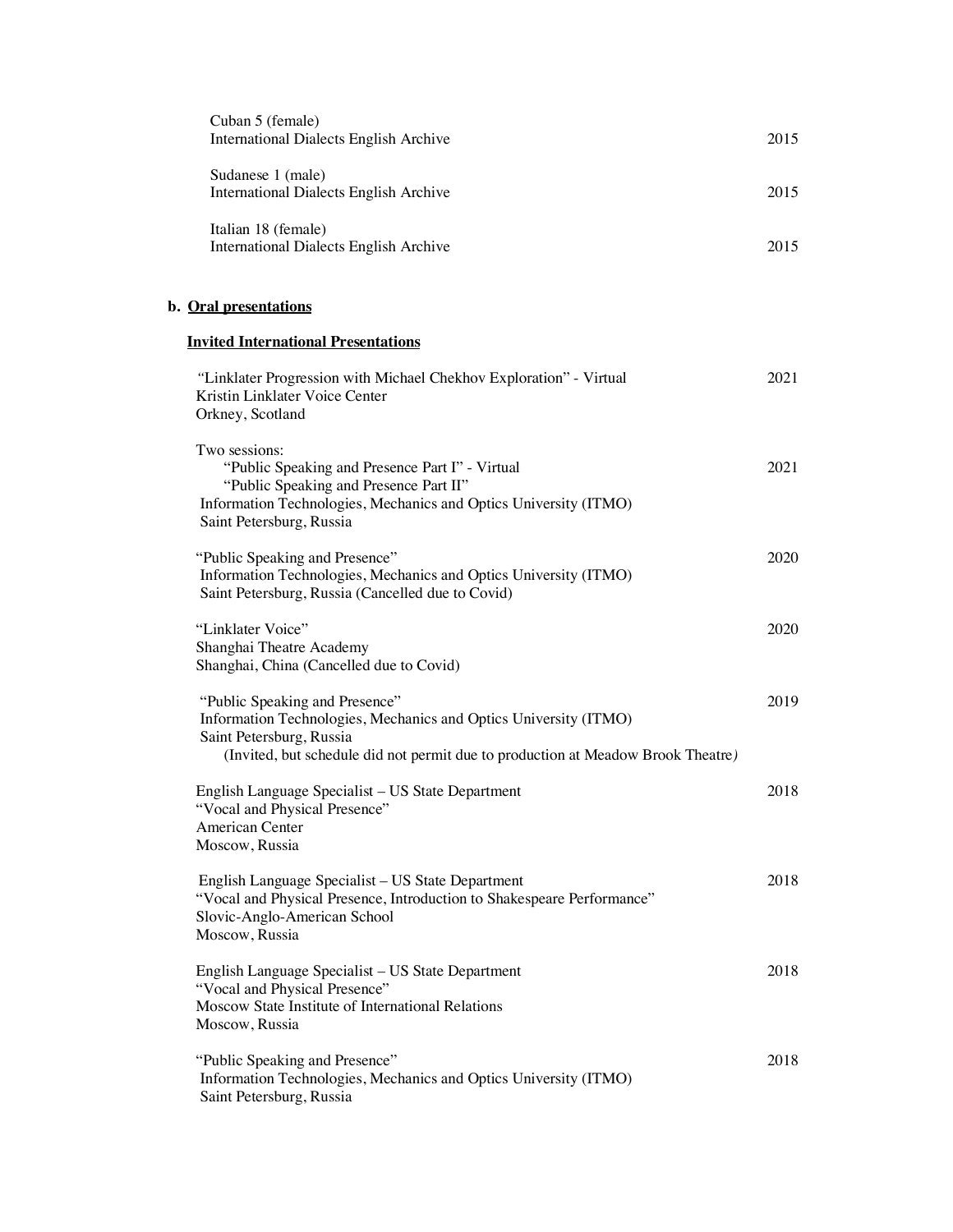# **Juried International Conference Presentations**

| "The Pure Movement Work of Trish Arnold"<br>Co-presenter: Associate Professor Roxanne Wellington, Southeast Missouri State University<br>Voice and Speech Trainers Association International Conference<br>Sydney, Australia (Cancelled due to Covid)                                        | 2020 |
|----------------------------------------------------------------------------------------------------------------------------------------------------------------------------------------------------------------------------------------------------------------------------------------------|------|
| "Laban and Voice"<br>Co-presenter: Associate Professor Roxanne Wellington, Southeast Missouri State University<br>Voice and Speech Trainers Association International Conference<br>Sydney, Australia (Cancelled due to Covid)                                                               | 2020 |
| "Exploring Full Body Voice with Laban"<br>Voice and Speech Trainers Association International Conference<br>Singapore                                                                                                                                                                        | 2017 |
| "Physical and Vocal Presence"<br>Voice and Speech Trainers Association International Conference<br>Singapore                                                                                                                                                                                 | 2017 |
| "Nurturing the Spontaneous Impulse: Anne Bogart's Viewpoints"<br>Association of Theatre in Higher Education International Conference<br>Montreal, Canada                                                                                                                                     | 2015 |
| "Exploration in Uniting Voice and Character"<br>Co-presenter Associate Professor Lavinia Hart, Wayne State University<br>Association of Theatre in Higher Education International Conference<br>Montreal, Canada                                                                             | 2015 |
| "An Exploration of Louis Colaianni's Phonetic Pillows"<br>Co-presenter: Associate Professor Roxanne Wellington, Southeast Missouri State University<br>Voice and Speech Trainers Association International Conference<br>Montreal, Canada                                                    | 2015 |
| "The Movement Work of Trish Arnold"<br>Co-presenter: Associate Professor Roxanne Wellington, Southeast Missouri State University<br>Voice and Speech Trainers Association International Conference<br>Montreal, Canada                                                                       | 2015 |
| <b>Invited International Conference Presentations:</b>                                                                                                                                                                                                                                       |      |
| "Vocal and Physical Presence"<br>Bauman University Linguistics Conference: Finding the Solution<br>Bauman University, Moscow, Russia                                                                                                                                                         | 2018 |
| Two sessions:<br>"Vocal and Physical Presence for the Professor"<br>"Finding Presence and Personal Power"<br>More than ESP: Empowering Students to Progress<br>Information Technologies, Mechanics and Optics University (ITMO)<br>and Cambridge University Press - Saint Petersburg, Russia | 2016 |
|                                                                                                                                                                                                                                                                                              |      |

### **Juried National Conference Presentations:**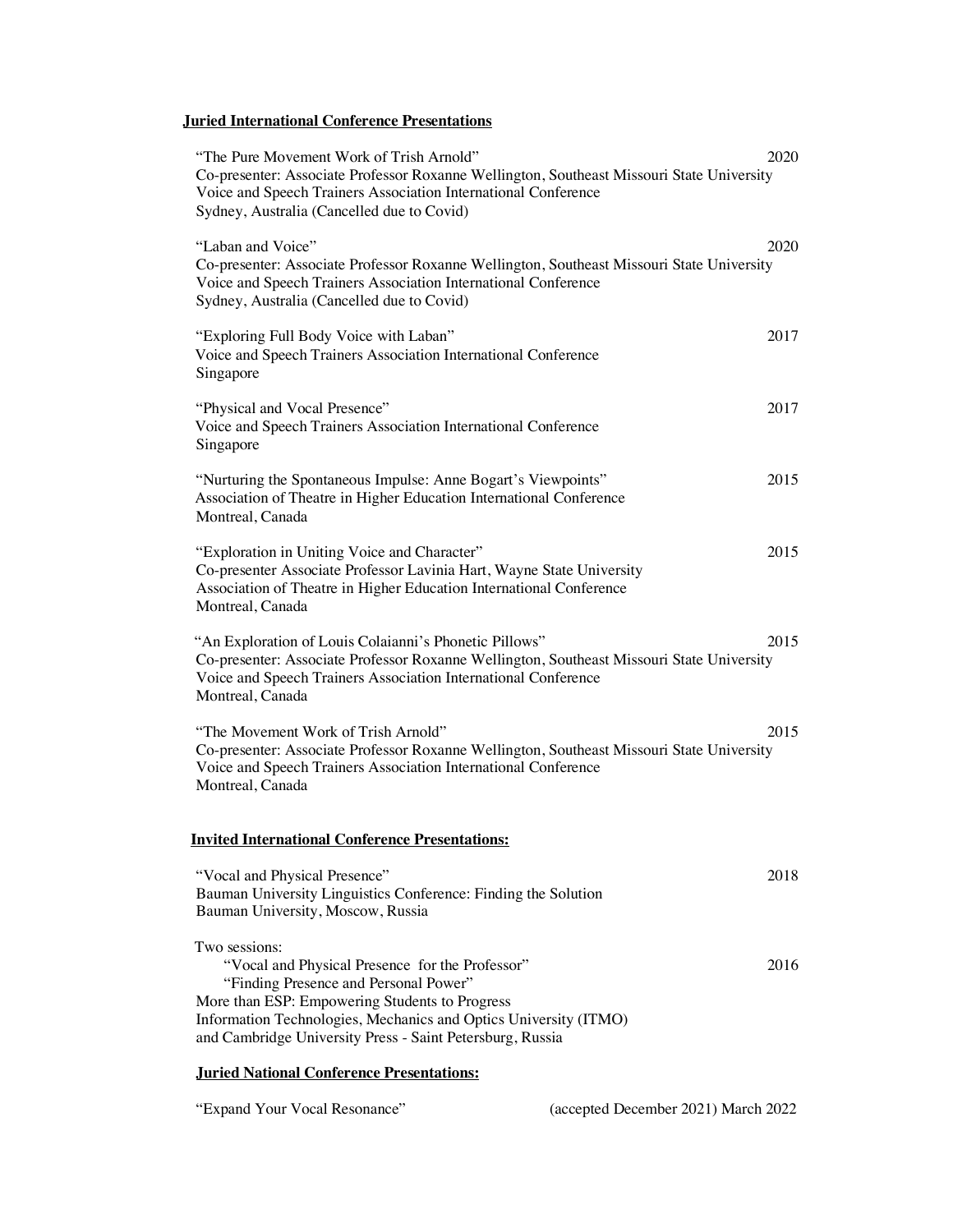Co-presenter: Associate Professor Anne Swedberg, University of Tennessee at Chattanooga Southeastern Theatre Conference Memphis, Tennessee "Shaking Up the Bard with Sound and Movement (accepted December 2021) March 2022 Co-presenter: Associate Professor Roxanne Wellington, Southeast Missouri State University Southeastern Theatre Conference Memphis, Tennessee "The Movement Work of Trish Arnold" - Virtual 2021 Co-presenter: Assistant Professor Valerie Madden, Emerson University Voice and Speech Trainers Association Conference Santa Fe, New Mexico "Hungry" - Virtual 2021 Co-presenters: Assistant Professor of Music Dr. Joo Won Park, Wayne State University, and Special Lecturer of Music Bret Hoag, Oakland University College Music Society Great Lakes Regional Conference Rochester, Michigan "Exploration of Linklater Voice and Laban" 2020 Co-presenter: Associate Professor Roxanne Wellington, Southeast Missouri State University Southeastern Theatre Conference Louisville, Kentucky "Inspiration: Trish Arnold Pure Movement" 2020 Co-presenter: Associate Professor Roxanne Wellington, Southeast Missouri State University Southeastern Theatre Conference Louisville, Kentucky "Physical and Vocal Presence" 2019 Lilly Conference on College Teaching and Learning Traverse City, Michigan "The History of Physics in 13 Songs" 2019 Co-presenters: Professor of Physics Alberto Rojo, Oakland University, and Professor Michael Gould, University of Michigan American Physics Society Conference Boston, Massachusetts "Unlocking Character: Exploration of the Vocal Resonators" 2019 Co-presenter: Associate Professor Roxanne Wellington, Southeast Missouri State University Southeastern Theatre Conference Knoxville, Tennessee "Inspiration: The Movement Work of Trish Arnold" 2019 Co-presenter: Associate Professor Roxanne Wellington, Southeast Missouri State University Southeastern Theatre Conference Knoxville, Tennessee "Exploring Elements: Qualities of Movement and Neutral Mask" 2019 Co-presenter: Associate Professor Anne Swedberg, University of Tennessee at Chattanooga Southeastern Theatre Conference Knoxville, Tennessee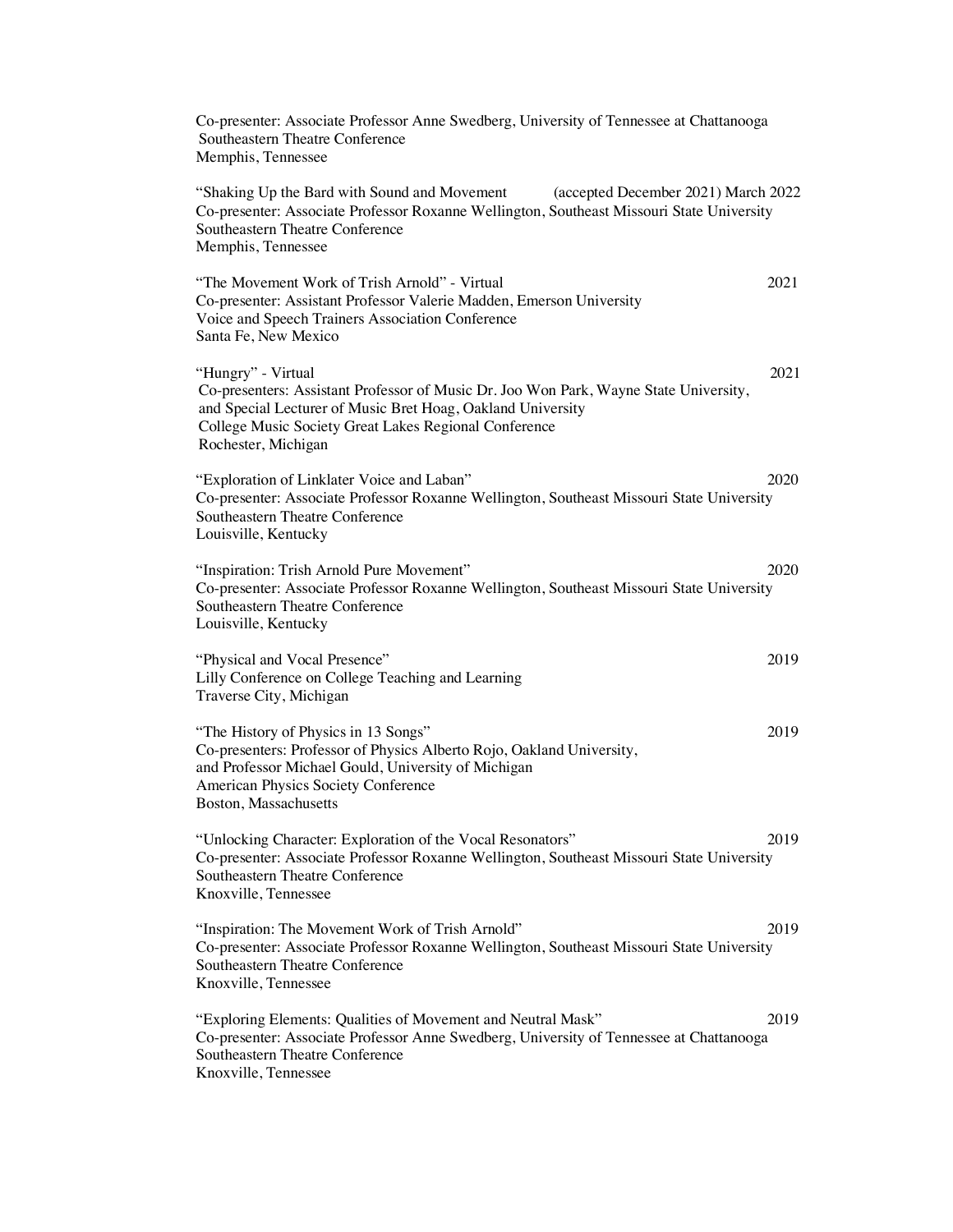| "Physical and Vocal Presence"<br>Lilly Conference on College Teaching and Learning<br>Traverse City, Michigan (Accepted, was not able to present)                                                                                                                                                   | 2018 |
|-----------------------------------------------------------------------------------------------------------------------------------------------------------------------------------------------------------------------------------------------------------------------------------------------------|------|
| "Physical and Vocal Presence"<br>Lilly Conference on College Teaching and Learning<br>Traverse City, Michigan                                                                                                                                                                                       | 2017 |
| "Bayou Boot Camp: Whole Body Dialect Acquisition"<br>Co-presenters: Associate Professor Roxanne Wellington, Southeast Missouri State University,<br>and Associate Professor Bart Williams, Southeast Missouri State University<br>Southeastern Theatre Conference<br>Lexington, Kentucky            | 2017 |
| "Unlocking Character: Exploration of the Vocal Resonators"<br>Co-presenters: Associate Professor Roxanne Wellington, Southeast Missouri State University,<br>and Associate Professor Bart Williams, Southeast Missouri State University<br>Southeastern Theatre Conference<br>Lexington, Kentucky   | 2017 |
| "Exploring Elements: Qualities of Movement and Neutral Mask"<br>Co-presenters: Associate Professor Roxanne Wellington, Southeast Missouri State University,<br>and Associate Professor Bart Williams, Southeast Missouri State University<br>Southeastern Theatre Conference<br>Lexington, Kentucky | 2017 |
| "Inspiration: The Movement Work of Trish Arnold"<br>Co-presenters: Associate Professor Roxanne Wellington, Southeast Missouri State University,<br>and Associate Professor Bart Williams, Southeast Missouri State University<br>Southeastern Theatre Conference<br>Lexington, Kentucky             | 2017 |
| "Shakespeare in Motion"<br>Co-presenters: Associate Professor Roxanne Wellington, Southeast Missouri State University,<br>and Associate Professor Bart Williams, Southeast Missouri State University<br>Southeastern Theatre Conference<br>Lexington, Kentucky                                      | 2017 |
| "The Movement Work of Trish Arnold"<br><b>Stratera Foundation National Conference</b><br>Denver, Colorado                                                                                                                                                                                           | 2016 |

## **3. Professional Work**

## **Acting – Stage**

Note: LORT, CAT, and SPT are descriptors of the types and stature of the theatres presenting these performances. LORT means League of Resident Theatre Contract, (0ff-Broadway contract) CAT means Chicago Area Contract, SPT means Small Professional Theatre Contract, and GA means Guest Artist Contract - designations used by the Actors' Equity Association.

| Dorcas -       |                          | <i>Ladies in Lavender</i> (LORT) cast in role - performance conflict |  |
|----------------|--------------------------|----------------------------------------------------------------------|--|
|                | Meadow Brook Theatre, MI | 2022                                                                 |  |
| Mrs. Peacock - | Clue (LORT)              |                                                                      |  |
|                | Meadow Brook Theatre, MI | 2021                                                                 |  |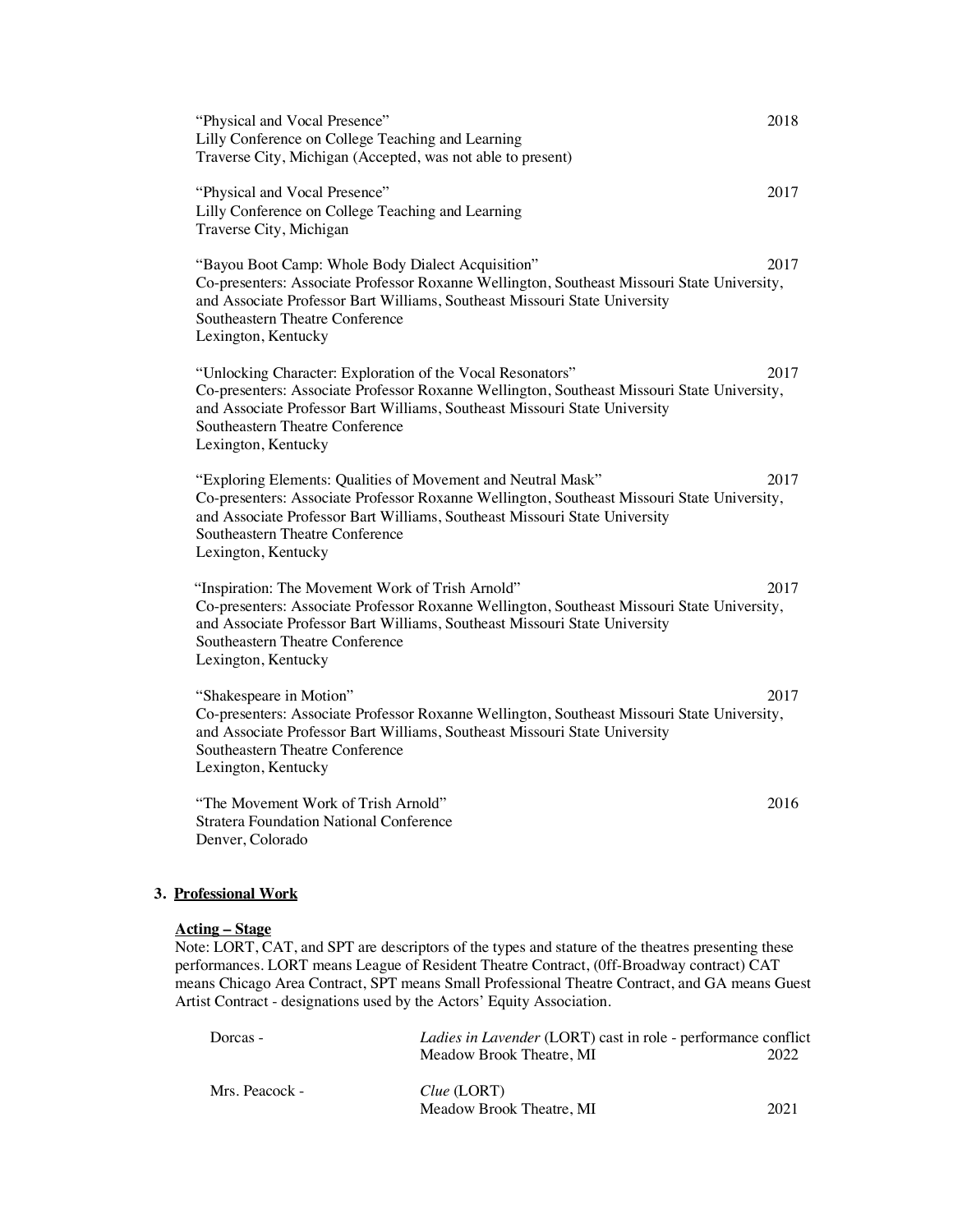| Mrs. Peacock -    | Clue (LORT) cancelled - Covid<br>Meadow Brook Theatre, MI                                       | 2020             |
|-------------------|-------------------------------------------------------------------------------------------------|------------------|
| Madame Arcati -   | <b>Blithe Spirit (LORT)</b><br>Meadow Brook Theatre, MI                                         | 2020             |
| Helen Hubbard -   | Murder on the Orient Express (LORT)<br>Meadow Brook Theatre, MI                                 | 2019             |
| Mrs. Shubert -    | <b>Shear Madness (LORT)</b><br>Meadow Brook Theatre, MI                                         | 2017             |
| Queen Elizabeth - | <i>Richard the Third</i> (SPT) cast in role $-$ performance conflict<br>Performance Network, MI | 2014             |
| Lee -             | The Tale of the Allergist's Wife (SPT)<br>Jewish Ensemble Theatre, MI                           | 2010             |
| Chelsea -         | On Golden Pond (SPT)<br>Meadow Brook Theatre, MI                                                | 2007             |
| Patricia -        | The Price (SPT)<br>Jewish Ensemble Theatre, MI                                                  | 2006             |
| Patricia -        | The Last Yankee (SPT)<br>Jewish Ensemble Theatre, MI                                            | 2005             |
| Mrs. Cratchit -   | Christmas Carol (LORT)<br>Meadow Brook Theatre, MI                                              | 2002, 2003, 2004 |
| Nurse -           | Romeo and Juliet (LORT)<br>Meadow Brook Theatre, MI                                             | 2003, 2004       |
| Curly's Wife -    | Of Mice and Men (LORT)<br>Meadow Brook Theatre, MI                                              | 2004             |
| Clara -           | I'm Not Rappaport (SPT)<br>Jewish Ensemble Theatre, MI                                          | 2004             |
| Jane -            | Flags (SPT)<br>Chicago Dramatists, IL                                                           | 2004             |
| Honey -           | The Gravity of Honey (LORT)<br>Meadow Brook Theatre, MI                                         | 2003             |
| Barbara -         | Shear Madness (CAT, one-year run)<br>Gem Theatre, MI                                            | $2003 - 2004$    |
| Fifteen Minutes - | Talking With(LORT)<br>Meadow Brook Theatre, MI                                                  | 2003             |
| Amy -             | Killing Time (World Premiere-LORT)<br>Meadow Brook Theatre, MI                                  | 2001             |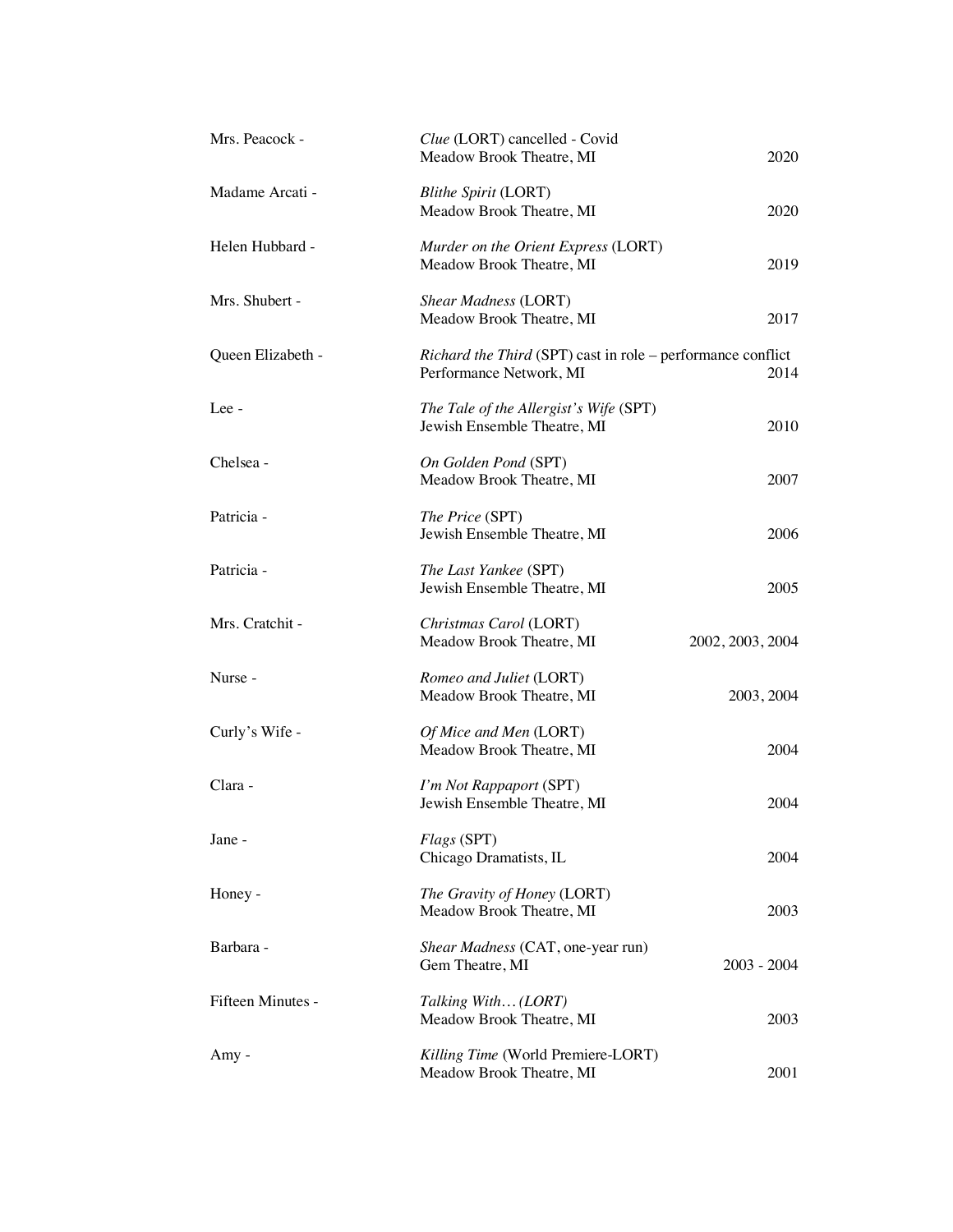| Kay -        | Murder on the Nile (LORT)<br>Meadow Brook Theatre, MI             | 2001        |
|--------------|-------------------------------------------------------------------|-------------|
| Barbara -    | Shear Madness (CAT, one-year run)<br>Gem Theatre, MI              | 1995 - 1996 |
| Peggy -      | The Front Page (Equity waiver)<br>Hilberry Theatre, MI            | 1995        |
| Vivian -     | Mrs. Warren's Profession (Equity waiver)<br>Hilberry Theatre, MI  | 1995        |
| Antigone -   | The Thebans (Equity waiver)<br>Hilberry Theatre, MI               | 1995        |
| Apothecary - | Romeo and Juliet (Equity waiver)<br>Hilberry Theatre, MI          | 1995        |
| Witch 1 -    | Macbeth (Equity waiver)<br>Hilberry Theatre, MI                   | 1994        |
| Susan -      | The Heidi Chronicles (Equity waiver)<br>Hilberry Theatre, MI      | 1994        |
| Elise -      | The Miser (Equity waiver)<br>Hilberry Theatre, MI                 | 1994        |
| Ouisa -      | Six Degrees of Separation (Equity waiver)<br>Hilberry Theatre, MI | 1994        |
| Ensemble -   | Cyrano de Bergerac (Equity waiver)<br>Hilberry Theatre, MI        | 1994        |
| Cleo-        | <b>Black Comedy</b> (Equity waiver)<br>Hilberry Theatre, MI       | 1994        |
| Salka-       | Tales of Hollywood (Equity waiver)<br>Hilberry Theatre, MI        | 1994        |
| Beatrice -   | Much Ado About Nothing (Equity waiver)<br>Hilberry Theatre, MI    | 1993        |
| Charlotte -  | The Real Thing (Equity waiver)<br>Hilberry Theatre, MI            | 1993        |
| $Sue -$      | Banana Ridge (Equity waiver)<br>Hilberry Theatre, MI              | 1993        |
| Lady -       | Hamlet (Equity waiver)<br>Hilberry Theatre, MI                    | 1992        |
| Chris -      | Rumors (Equity waiver)<br>Hilberry Theatre, MI                    | 1992        |
| Candy -      | One Flew Over the Cuckoo's Nest (SPT)<br>The Old Creamery, IA     | 1991        |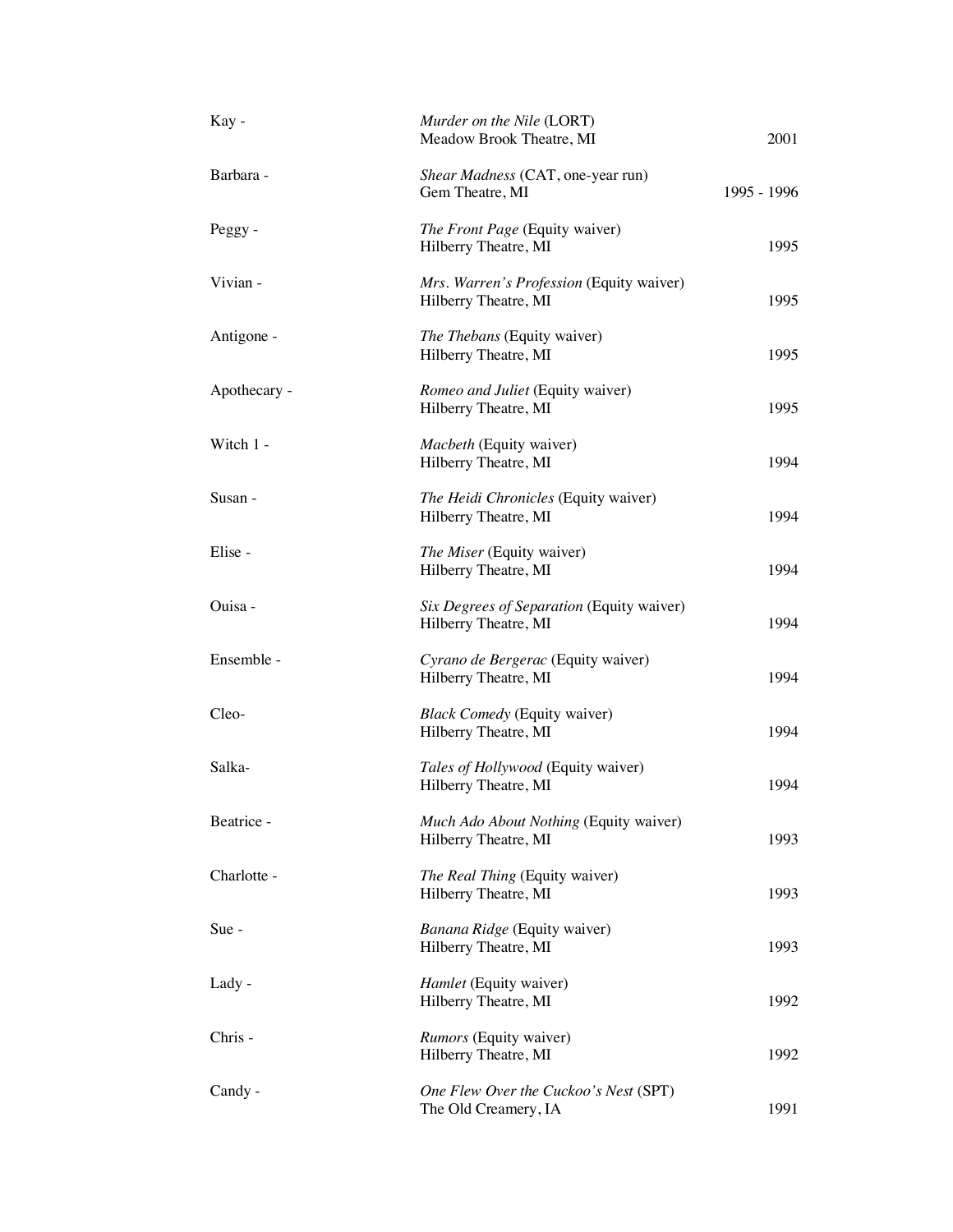| Barbara -   | Run for Your Wife (SPT, one-year run)<br>The Old Creamery, IA       | 1990 |
|-------------|---------------------------------------------------------------------|------|
| Clara -     | The Boys Next Door (SPT)<br>The Old Creamery, IA                    | 1990 |
| Peggy-      | Come Blow Your Horn (SPT)<br>The Old Creamery, IA                   | 1990 |
| Barbara -   | Shear Madness (SPT, 6-month run)<br>American Heartland, MO          | 1990 |
| Ensemble -  | Life on the Mississippi (non-union)<br>Martin City Melodrama, MO    | 1990 |
| Curio -     | Twelfth Night (SPT)<br>The Old Creamery, IA                         | 1989 |
| Angelique - | Hotel Paradiso (SPT)<br>The Old Creamery, IA                        | 1989 |
| Anne -      | Key for Two (SPT)<br>The Old Creamery, IA                           | 1989 |
| Lori -      | I'm Not Rappaport (SPT)<br>The Old Creamery, IA                     | 1989 |
| Elvira -    | Blithe Spirit (non-union)<br>Liberty Hall, KS                       | 1989 |
| Kate -      | Uncommon Women and Others (non-union)<br>New Directions Theatre, MO | 1989 |
| Woman 1 -   | Filthy Talk (World Premiere, non-union)<br>Jazz Haus, KS            | 1988 |
| Julie -     | Miss Julie (non-union)<br>Liberty Hall, KS                          | 1987 |
| Lily -      | Annie (non-union)<br>Theatreworks, MO                               | 1986 |
| Ensemble -  | Cole (non-union)<br>Theatreworks, MO                                | 1986 |
| Ensemble -  | H. M. S. Pinafore (non-union)<br>Theatreworks, MO                   | 1986 |
| Ensemble -  | Hello, Dolly! (non-union, 6-month run)<br>Theatreworks, MO          | 1986 |
| Doro-       | Hans Christian Andersen (summer stock)<br>Vassar Playhouse, KS      | 1986 |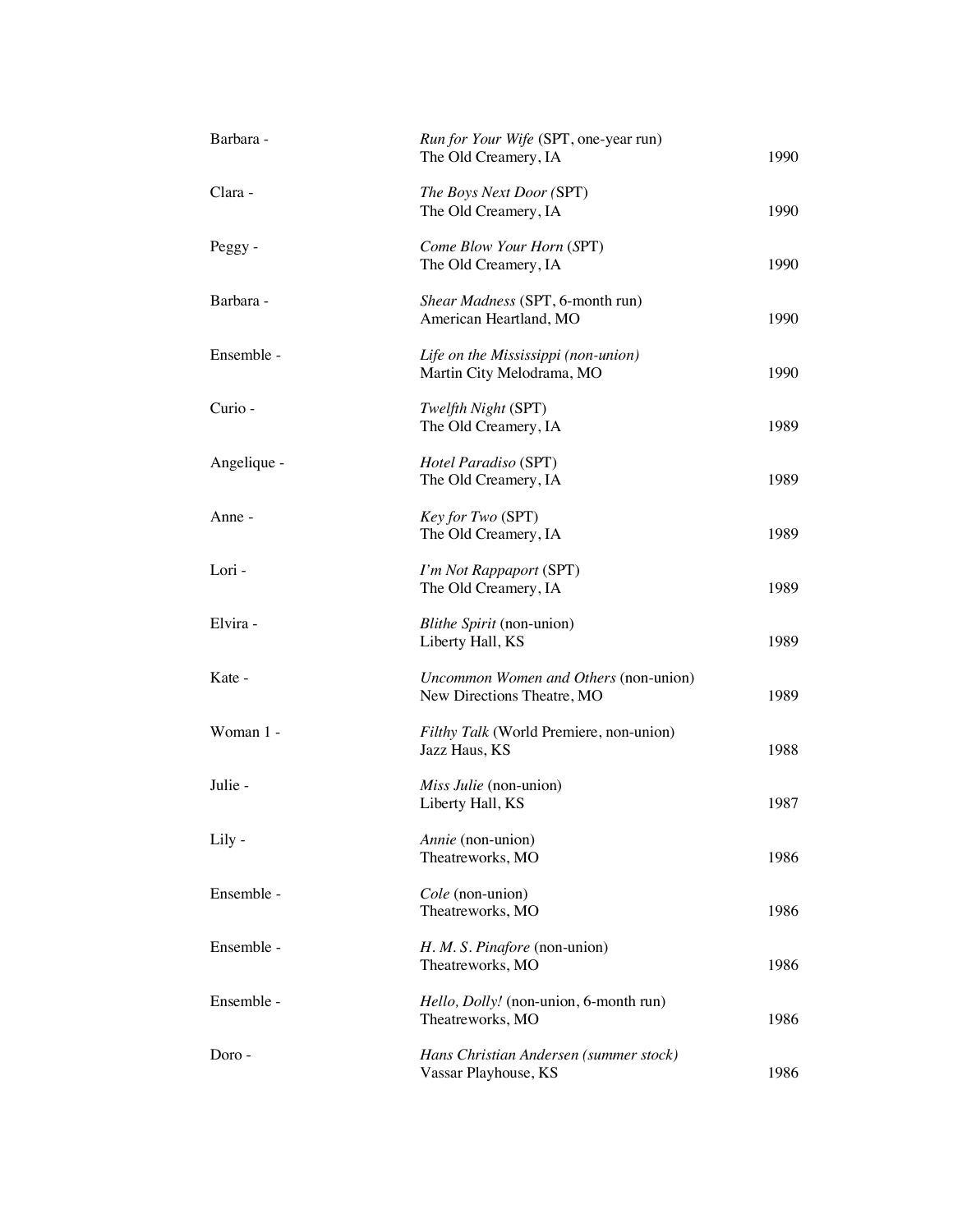| Carnelle - | The Miss Firecracker Contest (summer stock)<br>Vassar Playhouse, KS | 1986 |
|------------|---------------------------------------------------------------------|------|
| Ensemble - | Hello, Dolly! (summer stock)<br>Vassar Playhouse, KS                | 1985 |
| Ensemble - | Funny Girl (summer stock)<br>Vassar Playhouse, KS                   | 1985 |
| Lily -     | Annie (summer stock)<br>Vassar Playhouse, KS                        | 1985 |
| Ensemble - | Cole (summer stock)<br>Vassar Playhouse, KS                         | 1985 |

## **Live Narration/Readings**

| Samantha -                   | Thin Ice, staged reading<br>Jewish Ensemble Theatre, MI                      | 2016 |
|------------------------------|------------------------------------------------------------------------------|------|
| Samantha -                   | Lake County, staged reading<br>Jewish Ensemble Theatre, MI                   | 2016 |
| Samantha -                   | Lake County, staged reading<br>Jewish Ensemble Theatre, MI                   | 2004 |
| Ensemble -                   | <b>Speak Truth to Power</b><br>HOPE Gallery, Detroit, MI                     | 2004 |
| Sarah -                      | Second Story, staged reading<br>Jewish Ensemble Theatre, MI                  | 2003 |
| Myrrhine -                   | The Lysistrata Project: a theatrical act of dissent<br>Bonstelle Theatre, MI | 2003 |
| Ann-                         | The Big One<br>Heartland Festival of New Plays                               | 2002 |
| Narrator -                   | The Waste Land<br>Central Michigan University                                | 2000 |
| Narrator -                   | <b>Robert Frost</b><br>Central Michigan University                           | 2000 |
| Narrator -                   | The Griefs of the Ages<br>Central Michigan University                        | 1998 |
| Narrator -                   | The Close and Holy Darkness<br>Central Michigan University                   | 1998 |
| <b>Commercial/Industrial</b> |                                                                              |      |

| Wife - | Treasure Chest Giveaway |      |
|--------|-------------------------|------|
|        | Berline Group           | 2004 |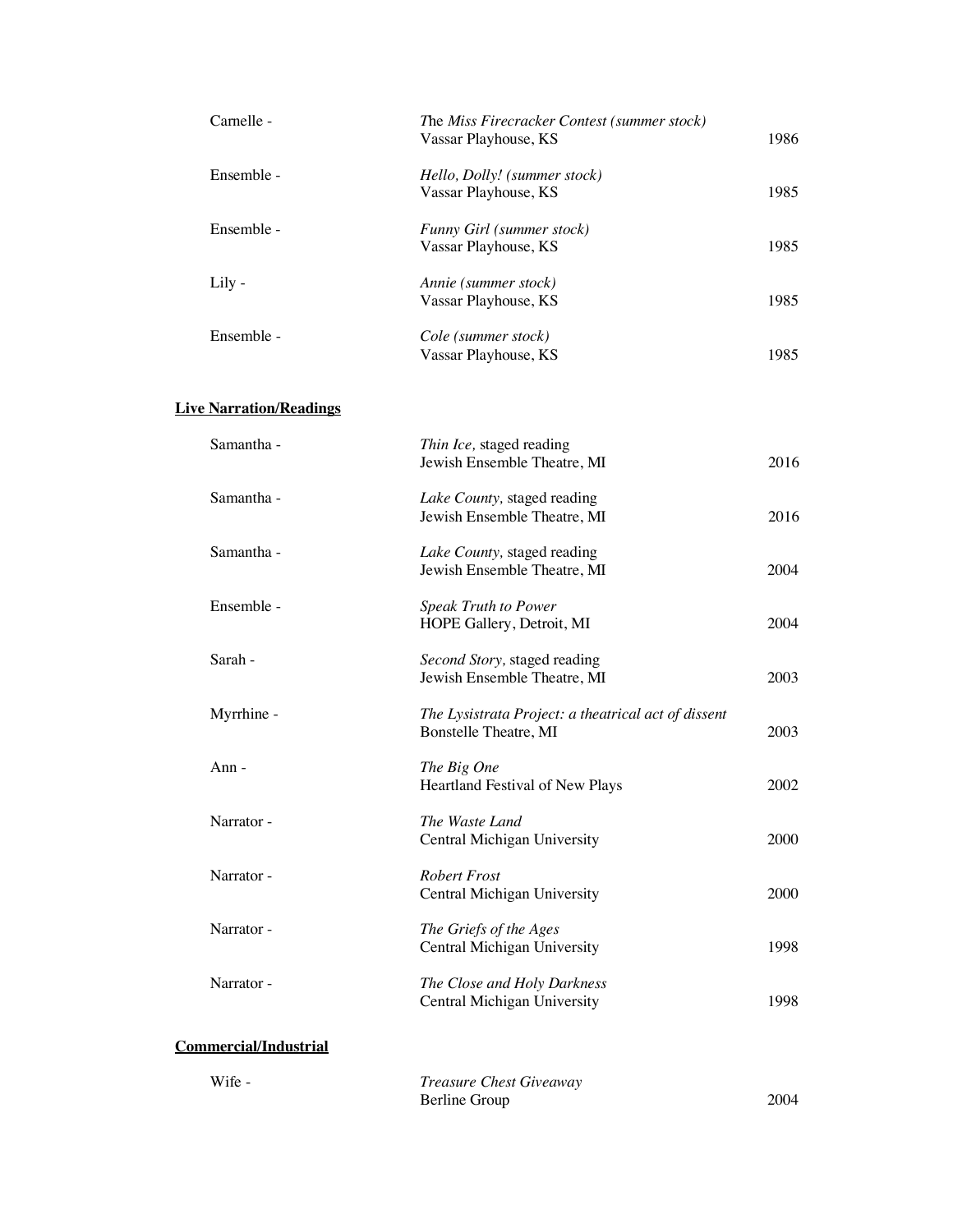| Wife -        | Greektown Casino<br>Berline Group                            | 2004 |
|---------------|--------------------------------------------------------------|------|
| Pedestrian -  | Why Buys - Doge<br><b>Interone Marketing Group</b>           | 2004 |
| Manager -     | <b>Staffing for Success</b><br>Interone Marketing Group      | 2004 |
| Woman -       | <b>Foam Fingers</b><br>McCann - Erickson/ Detroit            | 2003 |
| Woman -       | Feeling Good (SHOPKO)<br>Campbell - Ewald                    | 2003 |
| Employee -    | Service Visions - Chrysler<br><b>BBDO</b> Detroit - Chrysler | 2003 |
| Wife -        | Grand Caravan - Chrysler<br><b>BBDO</b> Detroit - Chrysler   | 2002 |
| Scientist -   | Absopure Water<br><b>Hart Productions</b>                    | 1996 |
| Mother-       | Your Mother - Victory Lanes<br><b>Hart Productions</b>       | 1995 |
| Manager -     | Team Work - GM<br>MVP - Communications                       | 1995 |
| Santa Claus - | Kansas City Dinner Theatre<br><b>Metro Productions</b>       | 1992 |
| Customer -    | Play It Again Sports<br>Metro Productions                    | 1992 |
| Woman -       | S-P-E-L-L I-T<br>Metro Productions                           | 1992 |
| Voice-overs   |                                                              |      |
| Mother-       | Kmart<br>Ross Roy                                            | 2002 |
| Customer -    | <b>General Motors</b><br>Dawber and Company                  | 2001 |
| Sales Clerk - | Michigan Lotto - Lufa<br>Ross Roy                            | 1996 |
| Customer -    | Vernor's<br>Ross Roy                                         | 1995 |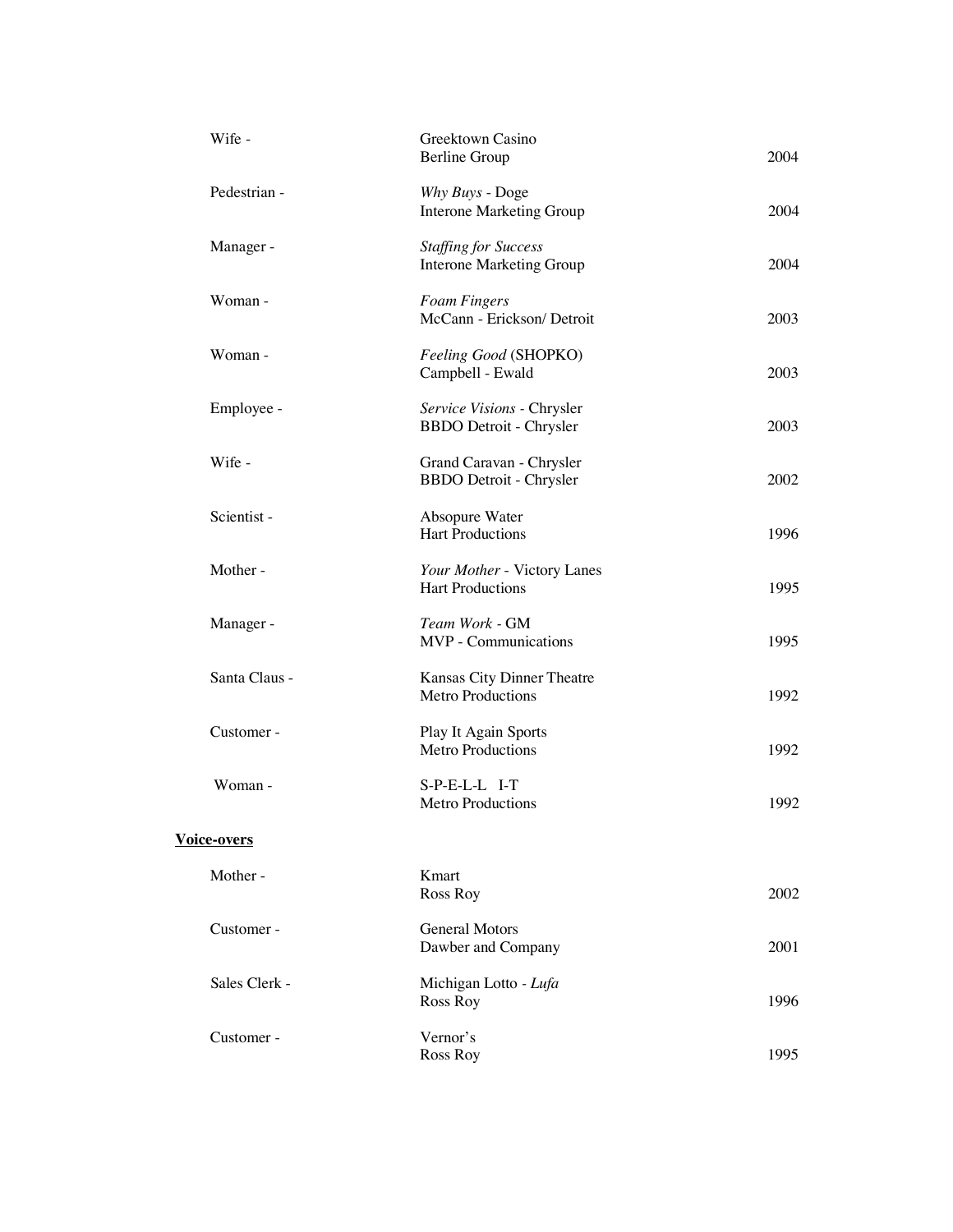# **Voice-overs - Oakland University**

Voice-overs produced in collaboration with Professor Solomonson for the School of Education & Human Services Department of Human Resource Development

| Narrator - | How to Make M & M Cookies                        | 2018 |
|------------|--------------------------------------------------|------|
| Narrator - | How to Groom for English Tack                    | 2018 |
| Narrator - | Drills to Improve Butterfly Stroke               | 2018 |
| Narrator - | Tap Dance, Module: 1                             | 2018 |
| Narrator - | Module 4: Measuring Wet Ingredients              | 2018 |
| Narrator - | How to Complete a Hair Color Application         | 2018 |
| Narrator - | How to Make Cauliflower Crust Pizza              | 2018 |
| Narrator - | Cognitive Theory of Multimedia Learning          | 2017 |
| Narrator - | Data Training for Management Staff               | 2017 |
| Narrator - | <b>Safety Suite System</b>                       | 2017 |
| Narrator - | Identifying and Diagnosing Performance Problems  | 2017 |
| Narrator - | Heathcare Reform and How it Affects You          | 2016 |
| Narrator - | Welcome to Cooking 101: Sides to Give Thanks For | 2016 |
| Narrator - | Introduction to Easy Accounting                  | 2016 |
| Narrator - | Introduction to the Cecchetti Method             | 2016 |
| Narrator - | <b>EPS Product Knowledge</b>                     | 2016 |
| Narrator - | Introduction to Fair Housing                     | 2015 |
| Narrator - | Detroit Medical Center Business Continuity Plan  | 2015 |
| Narrator - | <b>EAP</b> Expert                                | 2015 |
| Narrator - | Applying for SAFB Funding                        | 2014 |
| Narrator - | Introduction to Macs                             | 2014 |
| Narrator - | Daycare Works                                    | 2013 |
| Narrator - | So You Want to be a Fitness Instructor           | 2013 |
| Narrator - | HRD 550 - Creating an RWB Online Account         | 2012 |
| Narrator - | Calculating Retail Advertising Sizes and Rates   | 2012 |
| Narrator - | IRA Product Knowledge Course                     | 2012 |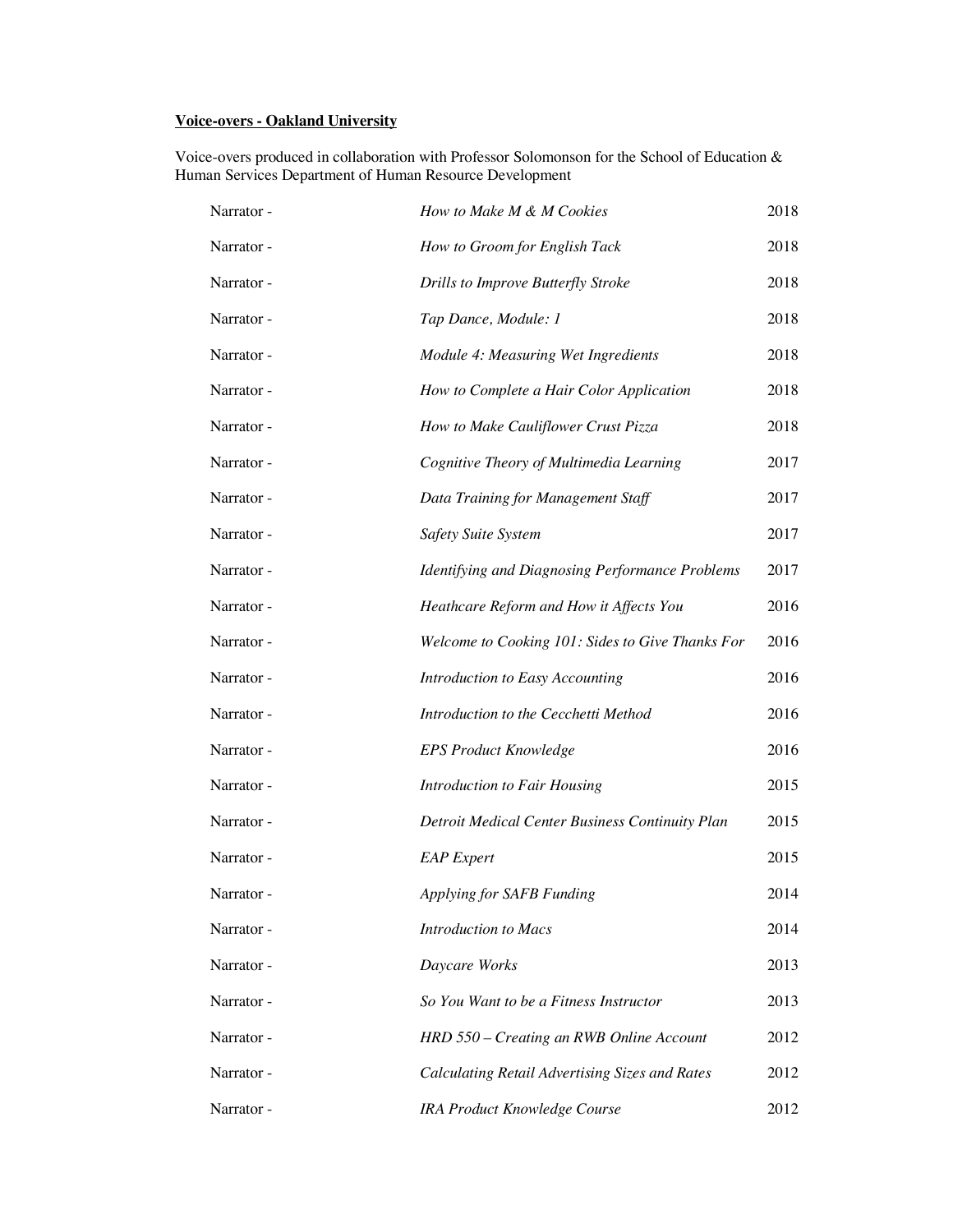| Narrator - | Navigate Cantor Colburn/Timecard             | 2012 |
|------------|----------------------------------------------|------|
| Narrator - | <i><b>Effective Recruiter</b></i>            | 2011 |
| Narrator - | Sexual Harassment                            | 2011 |
| Narrator - | <b>Entering SuccessMaker</b>                 | 2010 |
| Narrator - | <b>Conflict Resolution and Communication</b> | 2010 |

# **Writing/Performing**

| Isadora Duncan - | Set in Motion<br>Co-written with John Stokes<br>Performance Network, MI                                  | 2004 |
|------------------|----------------------------------------------------------------------------------------------------------|------|
| <b>Directing</b> |                                                                                                          |      |
| Director -       | Much Ado About Nothing (GA)<br>Water Works Shakespeare Festival, MI<br>Invited – schedule did not permit | 2018 |
| Director -       | Taming of the Shrew (GA)<br>Water Works Shakespeare Festival, MI                                         | 2017 |
| Director-        | Beanstalk, the Musical! (non-union)<br>Wild Swan Theatre<br>Towsley Theatre, MI                          | 2015 |
| Director -       | Laughter on the $23^{\scriptscriptstyle\#}$ Floor (SPT)<br>Jewish Ensemble Theatre, MI                   | 2012 |
| Director-        | The Day that Marlon Brando Died? (SPT, staged reading)<br>Jewish Ensemble Theatre, MI                    | 2006 |
| Director -       | Der Garten im Schrank (SPT, staged reading)<br>Jewish Ensemble Theatre, MI                               | 2006 |
| Director -       | A Song for Chiam Levy (SPT, staged reading)<br>Jewish Ensemble Theatre, MI                               | 2004 |
| Director -       | Lost Color (non-union)<br><b>Birmingham Community House</b><br>Birmingham, MI                            | 2002 |
| Director -       | By the Sea (non-union)<br>Marquis Theatre<br>Northville, MI                                              | 1995 |
| Director-        | Thanksgiving Day (non-union)<br><b>Birmingham Community House</b><br>Birmingham, MI                      | 1994 |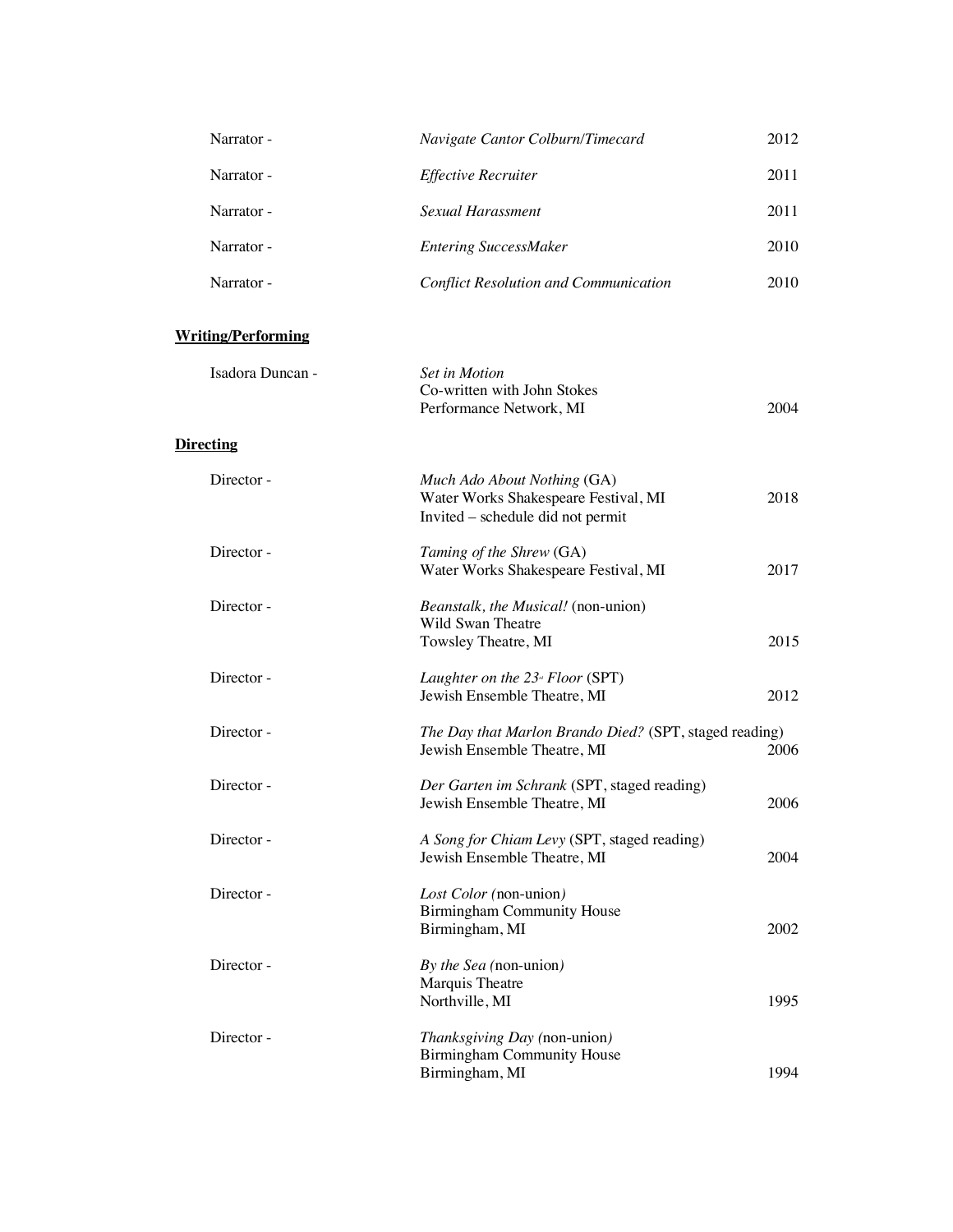# **Actor Coaching – Film**

| Actor Coach -                      | Envy<br>M & L Entertainment, MI                                                | 2002                          |
|------------------------------------|--------------------------------------------------------------------------------|-------------------------------|
| <b>Vocal Coaching - Television</b> |                                                                                |                               |
| Vocal Consultant -                 | <b>Friends from College</b><br>Netflix<br>Sleepy Hollow, New York              | 2019                          |
| <b>Dialect Coaching</b>            |                                                                                |                               |
| Dialect Consultant -               | Ladies in Lavender (LORT)<br>Meadow Brook Theatre, MI                          | 2022                          |
| Dialect Consultant -               | A Christmas Carol (SPT)<br>Tipping Point Theatre, MI                           | 2021                          |
| Dialect Coach -                    | A Christmas Carol (LORT)<br>Meadow Brook Theatre, MI<br>2016, 2018, 2019, 2021 | 2005, 2010, 2011, 2012, 2014, |
| Dialect Consultant -               | Clue (LORT)<br>Meadow Brook Theatre, MI                                        | 2021                          |
| Dialect Consultant -               | <b>Blithe Spirit (LORT)</b><br>Meadow Brook Theatre, MI                        | 2020                          |
| Dialect Coach -                    | Murder on the Orient Express (LORT)<br>Meadow Brook Theatre, MI                | 2019                          |
| Dialect Coach -                    | Mazel Tov, John Lennon (SPT)<br>Theatre Nova, MI                               | 2019                          |
| Dialect Coach -                    | $Or$ , (SPT)<br>Kickshaw Theatre, MI                                           | 2018                          |
| Dialect Coach -                    | Stones in his Pockets (SPT)<br>Performance Network, MI                         | 2015                          |
| Dialect Coach -                    | Good People (SPT)<br>Performance Network, MI                                   | 2013                          |
| Dialect Coach -                    | 39 Steps (LORT)<br>Meadow Brook Theatre, MI                                    | 2010                          |
| Dialect Coach -                    | The Comedy of Errors (GA)<br>Michigan Shakespeare Festival, MI                 | 2010                          |
| Dialect Coach -                    | Devour the Snow (LORT)<br>Meadow Brook Theatre, MI                             | 2006                          |
| Dialect Consultant -               | <b>Broadway Bound (SPT)</b><br>Jewish Ensemble Theatre, MI                     | 2004                          |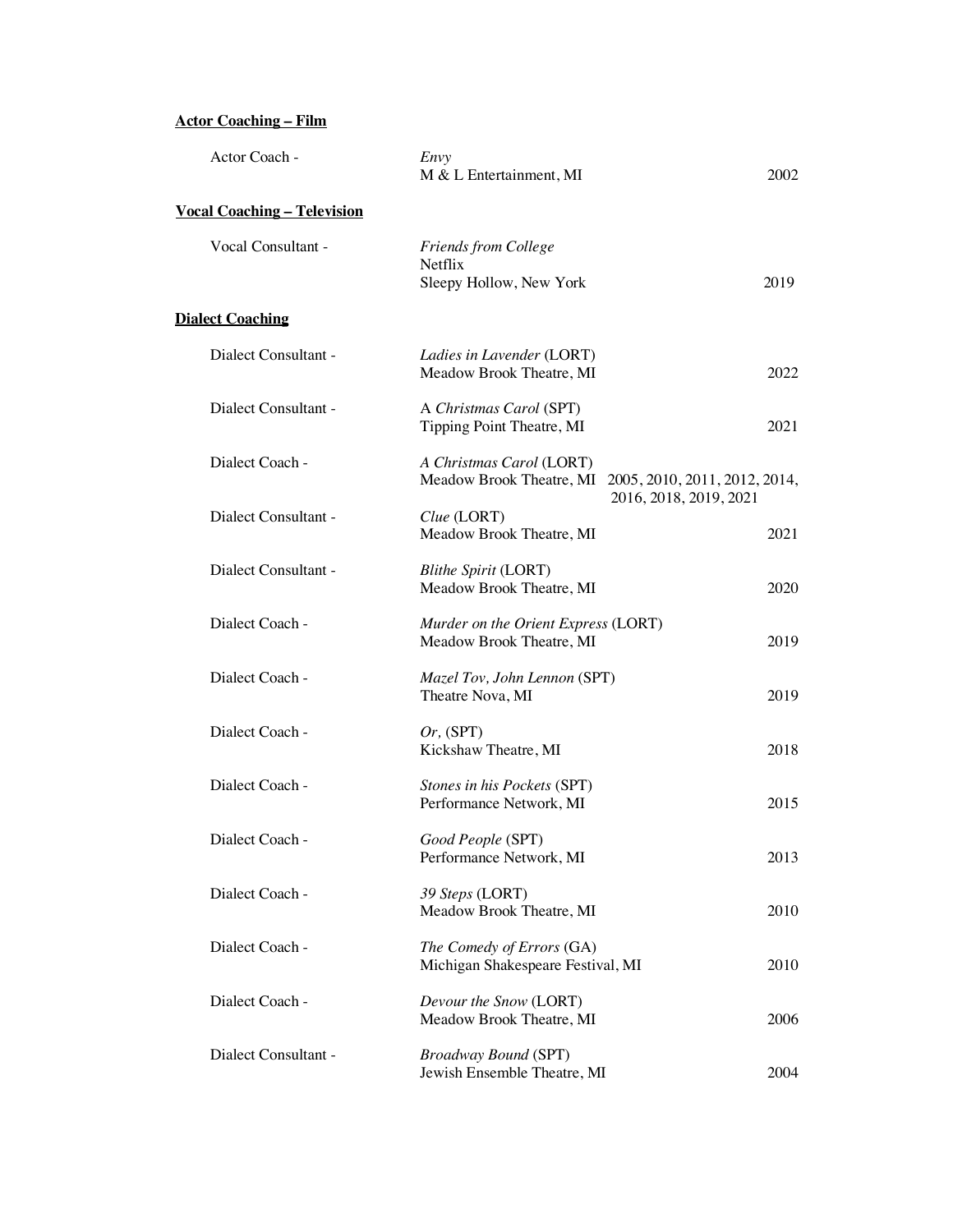## **Vocal Coaching**

| Vocal Consultant - | A Midsummer Night's Dream (GA)<br>Waterworks Shakespeare Festival, MI              | 2021 |
|--------------------|------------------------------------------------------------------------------------|------|
| Vocal Consultant - | Mourning After Grace (SPT)<br>Purple Rose Theatre, MI                              | 2016 |
| Vocal Coach -      | 2.5 Ride (SPT)<br>Matrix Theatre, MI                                               | 2016 |
| Vocal Coach -      | $Mr.$ Joy (SPT)<br>Theatre Nova, MI                                                | 2016 |
| Vocal Consultant - | Richard III (GA)<br>Waterworks Shakespeare Festival, MI                            | 2016 |
| Vocal Consultant - | Twelfth Night (GA)<br>Waterworks Shakespeare Festival, MI                          | 2016 |
| Vocal Consultant - | All's Well That End Well (GA)<br>Waterworks Shakespeare Festival, MI               | 2015 |
| Vocal Consultant - | As You Like It (GA)<br>Waterworks Shakespeare Festival, MI                         | 2015 |
| Vocal Consultant - | Hamlet (GA)<br>Waterworks Shakespeare Festival, MI                                 | 2014 |
| Vocal Coach -      | The Mountaintop (SPT)<br>Performance Network, MI                                   | 2013 |
| Vocal Coach -      | Blanche and Beyond: Letters of Tennessee Williams (SPT)<br>Performance Network, MI | 2012 |
| Vocal Coach -      | <b>Burn This (SPT)</b><br>Performance Network, MI                                  | 2012 |
| Vocal Consultant - | Dead Man's Shoes (SPT)<br>Williamston Theatre, MI                                  | 2012 |
| Vocal Consultant - | Henry $V(GA)$<br>Waterworks Shakespeare Festival, MI                               | 2012 |
| Vocal Coach -      | Marie Antoinette: The Color of Flesh (SPT)<br>Performance Network, MI              | 2011 |
| Vocal Coach -      | Next Fall (SPT)<br>Performance Network, MI                                         | 2011 |
| Vocal Consultant - | The Clean House (non-union)<br>English Theatre Torino, Italy                       | 2009 |
| Vocal Coach -      | The Comedy of Errors (GA)<br>Waterworks Theatre, MI                                | 2006 |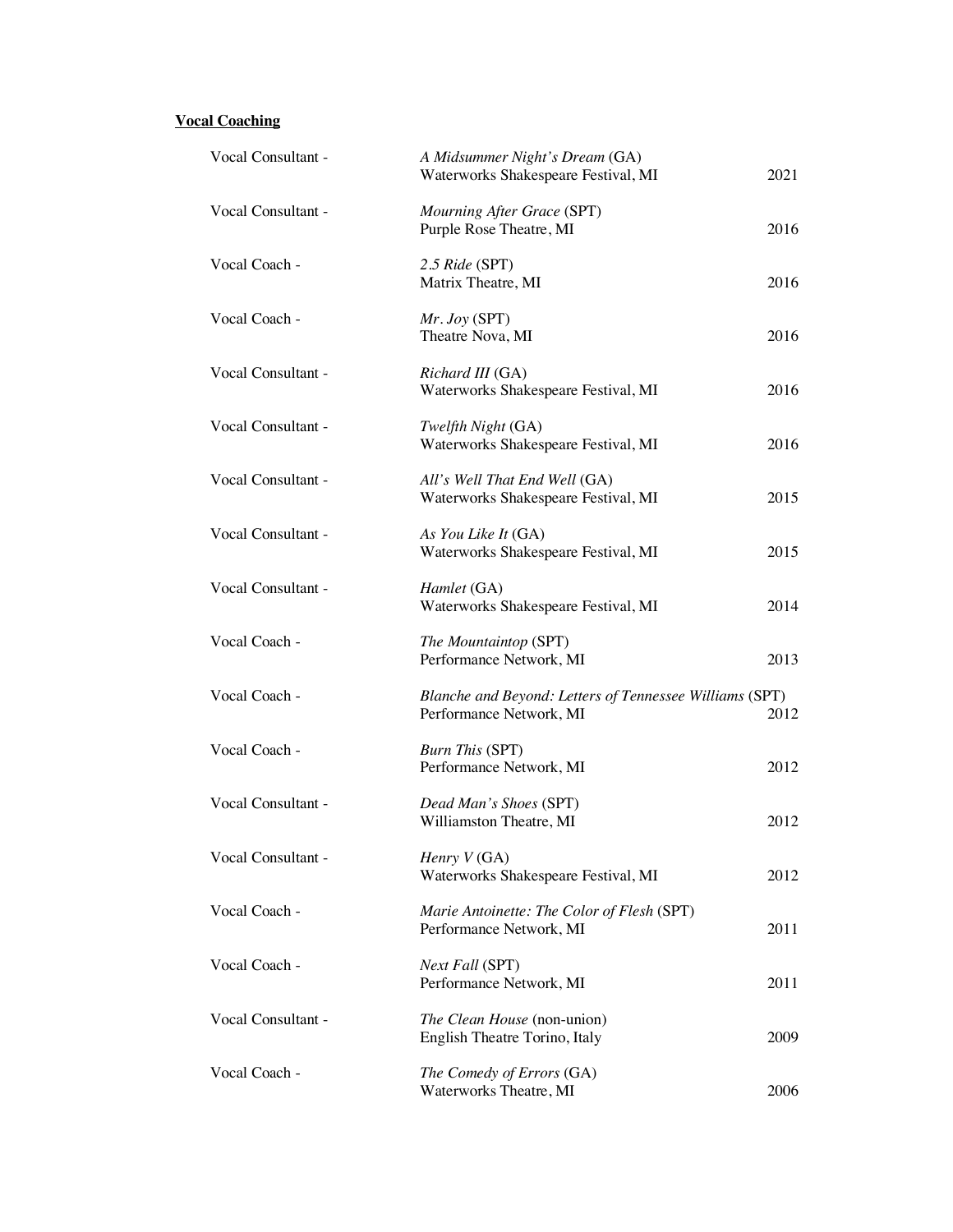| Vocal Coach -                                | As You Like It (GA)<br>Waterworks Theatre, MI                             | 2005 |
|----------------------------------------------|---------------------------------------------------------------------------|------|
| Vocal Coach -                                | Twelfth Night (GA)<br>Waterworks Theatre, MI                              | 2004 |
| Vocal Coach -                                | Romeo and Juliet (LORT)<br>Meadow Brook Theatre, MI                       | 2004 |
| Vocal Coach -                                | Much Ado About Nothing (GA)<br>Waterworks Theatre, MI                     | 2003 |
| <b>Movement Coaching</b>                     |                                                                           |      |
| Movement Coach -                             | The Tempest (GA)<br>Water Works Shakespeare Festival, MI                  | 2019 |
| Movement Coach/ -<br><b>Vocal Consultant</b> | Jesus Christ Superstar (non-union)<br>Detroit Actor's Theatre Company, MI | 2017 |
| Movement Coach -                             | Dirty Little Story (SPT)<br>Jewish Ensemble Theatre, MI                   | 2004 |
| Movement Coach/<br>Choreography -            | Romeo and Juliet (LORT)<br>Jewish Ensemble Theatre, MI                    | 2004 |
| Choreography                                 |                                                                           |      |
| Choreography -                               | <b>Broadway Bound (SPT)</b><br>Jewish Ensemble Theatre, MI                | 2006 |
| Choreography -                               | The Fantasticks (LORT)<br>Meadow Brook Theatre, MI                        | 2004 |
| Choreography -                               | Much Ado About Nothing (GA)<br>Waterworks Theatre, MI                     | 2003 |
| Choreography -                               | Hello, Dolly! (non-union)<br>Theatreworks, KS                             | 1985 |
| Choreography -                               | Annie (non-union)<br>Theatreworks, KS                                     | 1985 |
| Choreography -                               | Cole (non-union)<br>Theatreworks, KS                                      | 1985 |

## **Panels, Adjudications and Reviews**

| Panelist - | Round Table:                                    |      |
|------------|-------------------------------------------------|------|
|            | It's not a female problem, it's a mom problem   |      |
|            | Great Lakes Gender Parity in Theatre Conference | 2017 |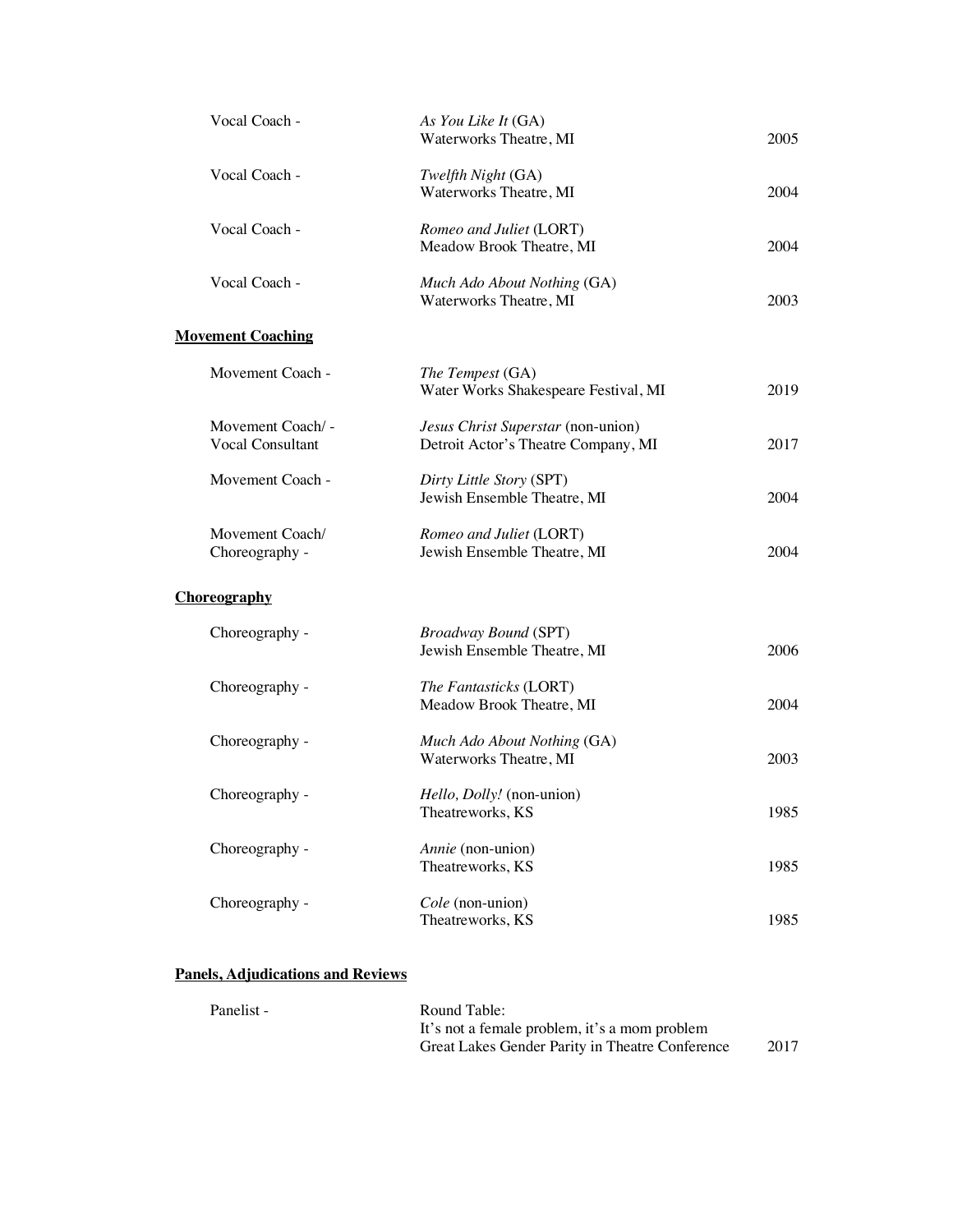| Panelist - | Round Table:<br>Feminist Historical Context: A Doll's House<br>Oakland University         | 2015 |
|------------|-------------------------------------------------------------------------------------------|------|
| Panelist - | Royal Shakespeare Company Round Table:<br>Anthony and Cleopatra<br>University of Michigan | 2006 |

## **Academic work not at Oakland University**

| Narrator -       | The History of Physics in 13 Songs<br>University of Michigan<br>Keene Theatre                             | 2019 |
|------------------|-----------------------------------------------------------------------------------------------------------|------|
| Dialect Coach -  | James and the Giant Peach<br>Eastern Michigan University<br><b>Platt Theatre</b>                          | 2018 |
| Dialect Coach -  | The Cripple of Inishmaan<br>Case Western Reserve University<br><b>Eldreds Theatre</b>                     | 2016 |
| Vocal Coach -    | Julius Caesar<br>Royal Shakespeare Company production<br>with students from Cass Tech and University Prep | 2006 |
| Movement Coach - | <b>Emperor of the Moon</b><br><b>Studio Theatre</b><br>Wayne State University, MI                         | 2006 |
| Movement Coach - | <b>Telling Moments</b><br><b>Studio Theatre</b><br>Wayne State University, MI                             | 2005 |
| Movement Coach - | Equus<br><b>Bonstelle Theatre</b><br>Wayne State University, MI                                           | 2005 |
| Director-        | Good News<br><b>Bush Theatre</b><br>Central Michigan University, MI                                       | 2000 |
| Director-        | Under Milk Wood<br><b>Bush Theatre</b><br>Central Michigan University, MI                                 | 1999 |
| Director -       | <b>Senior Tribute</b><br>Hilberry Theatre<br>Wayne State University, MI                                   | 1996 |

## **Professional academic work at Oakland University**

| Vocal Consultant - | Sense and Sensibility |      |
|--------------------|-----------------------|------|
|                    | Studio Theatre        | 2022 |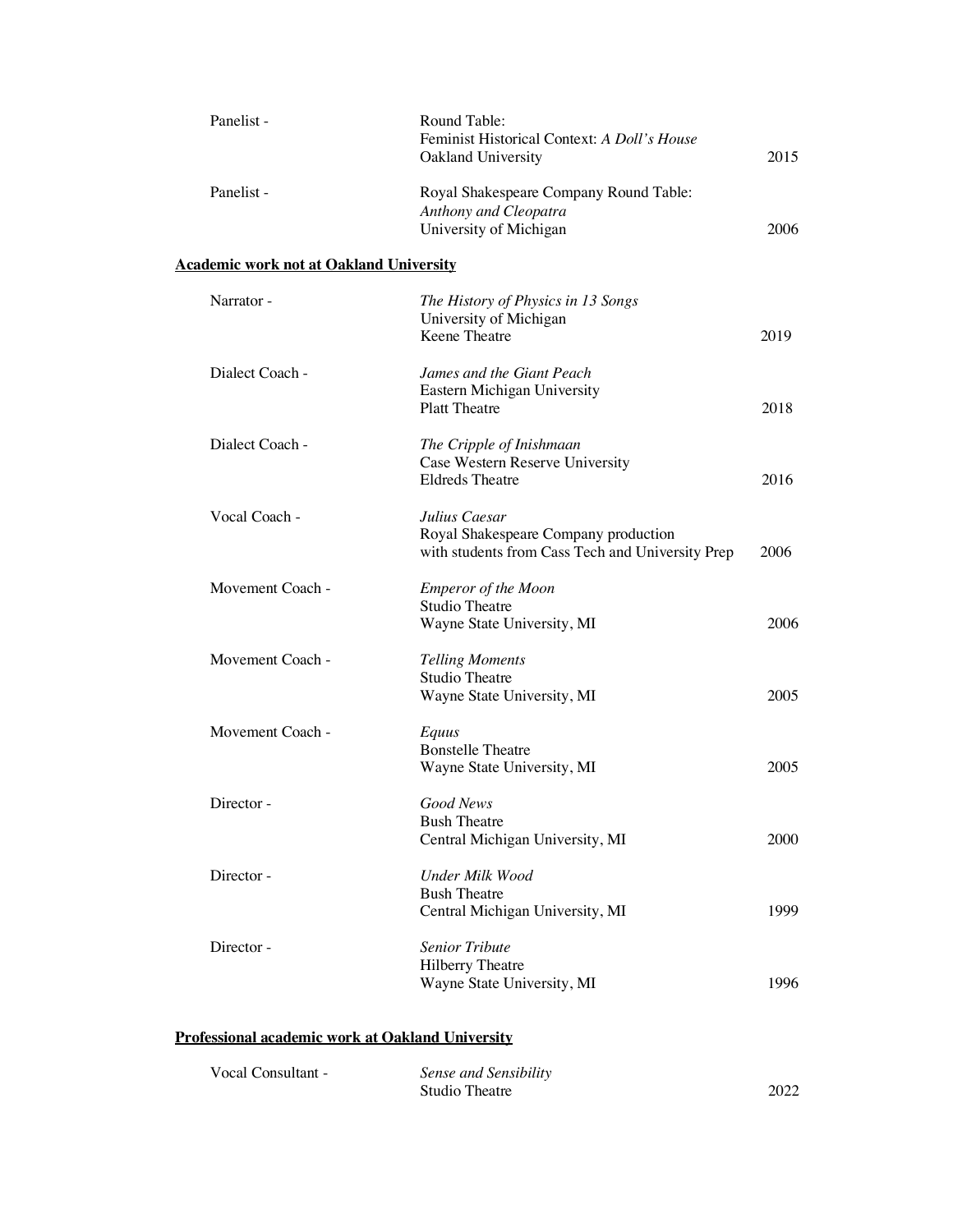| Vocal Coach -      | <b>Hammer</b> and Nails<br><b>Studio Theatre</b>                                | 2021 |
|--------------------|---------------------------------------------------------------------------------|------|
| Vocal Consultant - | Passage<br><b>Studio Theatre</b>                                                | 2021 |
| Vocal Consultant - | The Servant of Two Masters<br><b>Festival Theatre</b>                           | 2021 |
| Vocal Consultant - | Macbeth<br><b>Studio Theatre</b>                                                | 2020 |
| Narrator -         | The History of Physics in 13 Songs<br>Varner Recital Hall                       | 2019 |
| Director -         | James and the Giant Peach House (notated under teaching)<br>Varner Recital Hall | 2019 |
| Dialect Coach -    | The Who's Tommy<br>Studio Theatre                                               | 2019 |
| Director -         | Seagull (notated under teaching)<br><b>Studio Theatre</b>                       | 2019 |
| Vocal Consultant - | Into the Woods<br><b>Studio Theatre</b>                                         | 2019 |
| Vocal Consultant - | <i><b>Orestes</b></i><br>Hydra, Greece                                          | 2019 |
| Director-          | The Three Little Pigs (notated under teaching)<br><b>Studio Theatre</b>         | 2018 |
| Director -         | Senior Showcase<br>Varner Recital Hall                                          | 2018 |
| Director -         | Wiley and the Hairy Man House (notated under teaching)<br><b>Studio Theatre</b> | 2017 |
| Dialect Coach -    | Chorus Line<br><b>Studio Theatre</b>                                            | 2016 |
| Dialect Coach -    | <b>Assassins</b><br><b>Studio Theatre</b>                                       | 2016 |
| Movement Coach -   | Equus<br><b>Studio Theatre</b>                                                  | 2015 |
| Dialect Coach -    | Equus<br><b>Studio Theatre</b>                                                  | 2015 |
| Dialect Coach -    | Oklahoma!<br><b>Studio Theatre</b>                                              | 2015 |
| Director -         | A Doll's House (notated under teaching)<br><b>Studio Theatre</b>                | 2015 |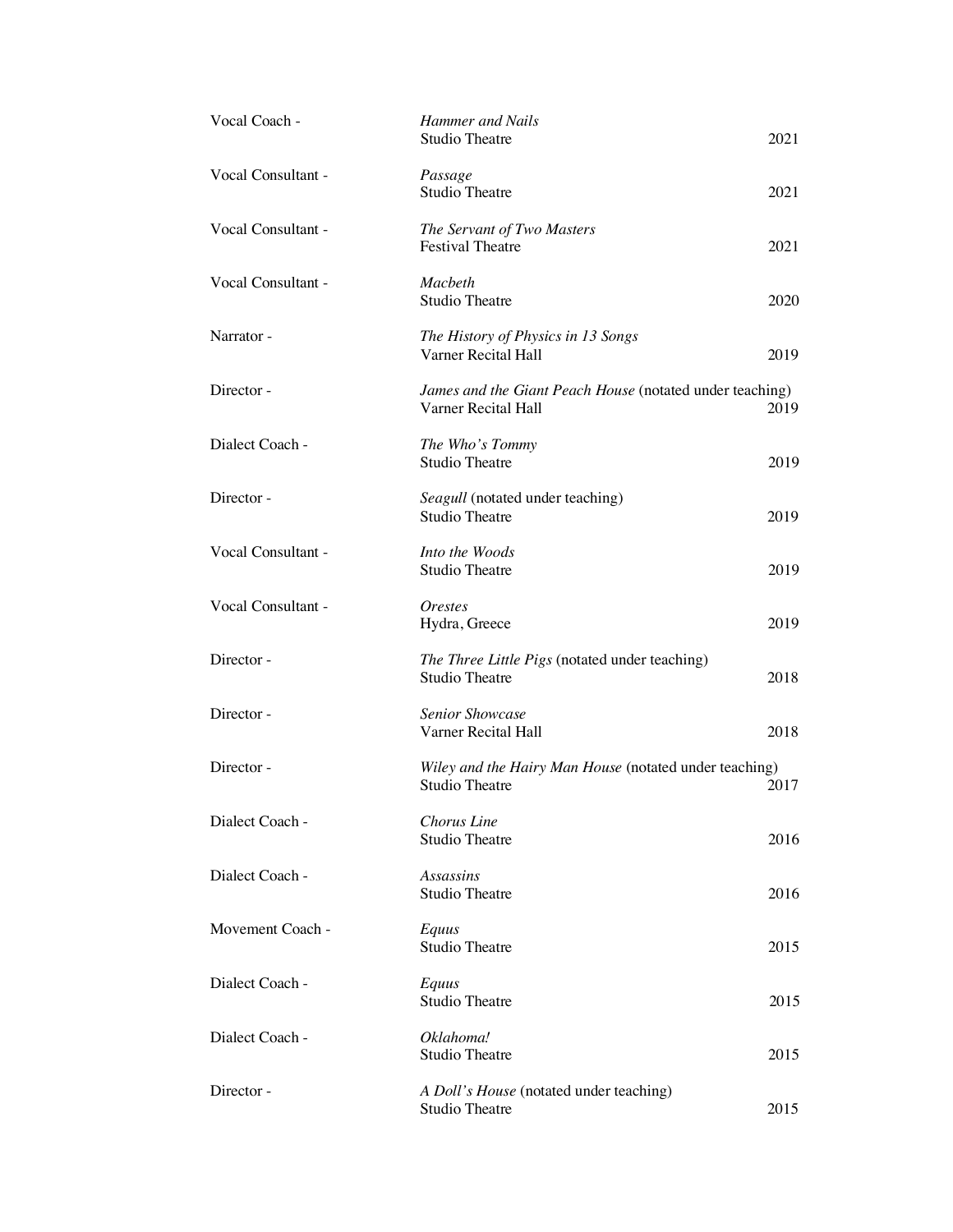| Dialect Coach -       | <b>Enchanted April</b><br>Studio Theatre (Musical Theatre Workshop)            | 2014 |
|-----------------------|--------------------------------------------------------------------------------|------|
| Dialect Coach -       | <b>Sweet Charity</b><br><b>Studio Theatre</b>                                  | 2014 |
| Vocal Coach -         | Under Milk Wood<br>Studio Theatre                                              | 2014 |
| Dialect Coach -       | <b>Blithe Spirit</b><br>Studio Theatre                                         | 2013 |
| Dialect Coach -       | Dead Man's Cell Phone<br><b>Studio Theatre</b>                                 | 2013 |
| Dialect Coach -       | <b>Pinter Revue Sketches</b><br>Lab Theatre                                    | 2012 |
| Director -            | Much Ado About Nothing House (notated under teaching)<br><b>Studio Theatre</b> | 2012 |
| Vocal Coach -         | Police Deaf Near Far<br><b>Studio Theatre</b>                                  | 2012 |
| Vocal Coach -         | The Women of Lockerbie<br><b>Studio Theatre</b>                                | 2011 |
| Vocal Coach -         | Little Mary Sunshine<br><b>Studio Theatre</b>                                  | 2011 |
| Director -            | <b>Herod</b><br>Part of Pageant Play                                           | 2011 |
| Director -            | John the Baptist<br>Part of Pageant Play                                       | 2011 |
| Vocal Coach -         | Second Shepherd's Play<br>Part of Pageant Play                                 | 2010 |
| Vocal/Dialect Coach - | After the Fall<br><b>Studio Theatre</b>                                        | 2010 |
| Vocal Coach -         | Company<br><b>Studio Theatre</b>                                               | 2010 |
| Vocal Coach -         | <b>Moments Aside</b><br>Dance Concert                                          | 2010 |

# **Grants:**

| 2015 URC Faculty Research Grant "Experiencing Sound" | \$1200 |
|------------------------------------------------------|--------|
|------------------------------------------------------|--------|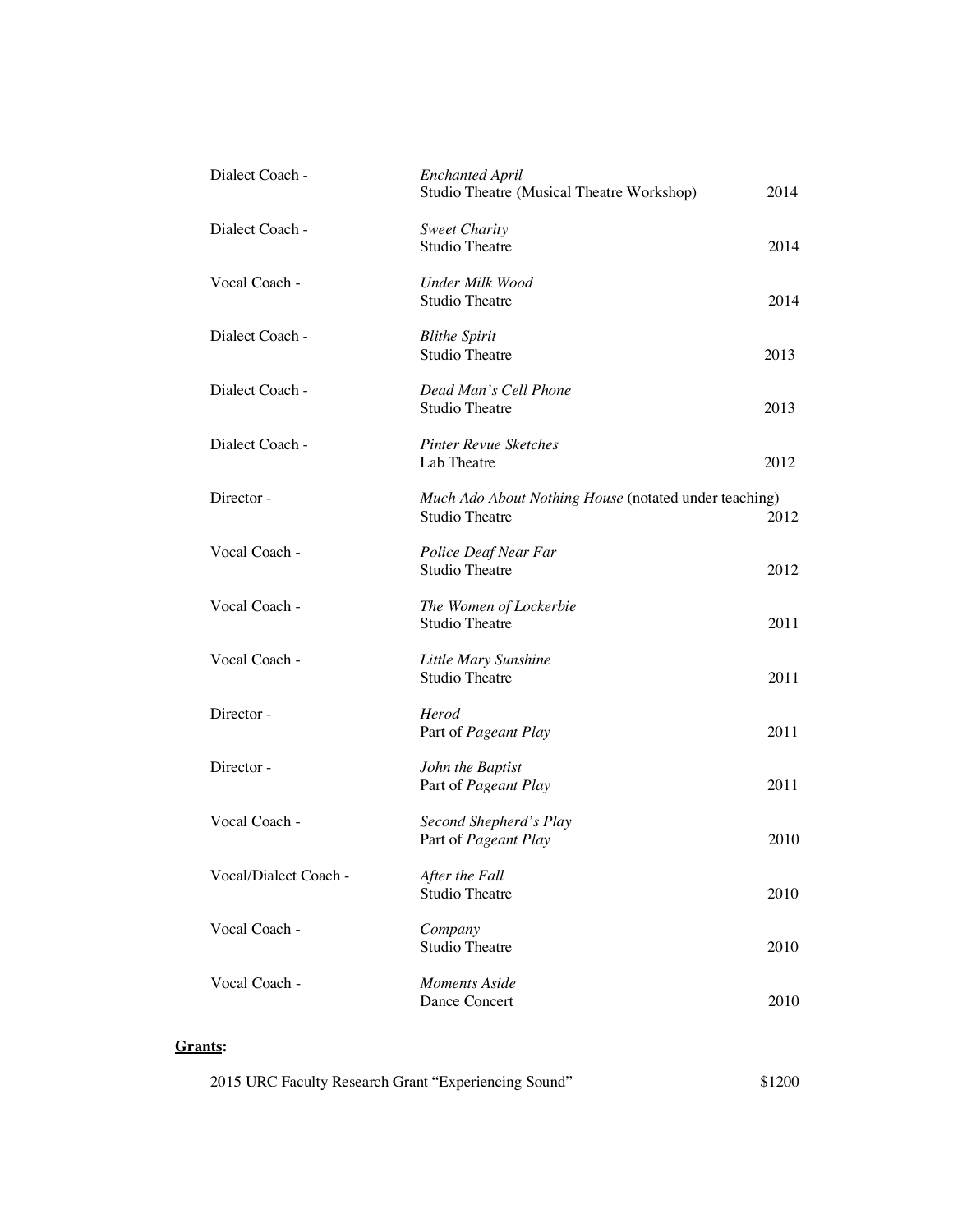Six-day in-depth workshop that explores the physical actions that produce all the sounds of the world's languages and the use of narrow transcription – taught by Eric Singer and Andrea Caban

2011 URC Faculty Research Grant "Voice, Body, Shakespeare" \$1200 Six-day in-depth exploration of the vocal, physical, emotional, intellectual and imaginative responsiveness to language with Andrea Haring, Craig Bacon and Sarah Hickler \$1200.

### **4. PROFESSIONAL, PUBLIC, AND UNIVERSITY SERVICE**

| <b>Name of Activity</b>                                                             | Date                 | <b>Role in activity</b>       |
|-------------------------------------------------------------------------------------|----------------------|-------------------------------|
| <b>Professional Service</b>                                                         |                      |                               |
| Kristin Linklater Voice Center Artistic Core<br>Orkney, Scotland                    | 2021-present Member  |                               |
| U.S. State Department<br>English Language Specialist                                | 2017-present Teacher |                               |
| Conference Chair, Great Lakes Gender Parity<br>in Theatre Conference, Rochester, MI | 2017                 | Conference Organizer          |
| International Dialects of English Archive                                           |                      | 2016-present Associate Editor |
| <b>Public Service</b>                                                               |                      |                               |
| Flint Community Players, Secret Garden                                              | 2021                 | Dialect consultant            |
| Meadow Brook Theatre, Clue                                                          | 2003                 | Post-show discussion panel    |
| Michigan Renaissance Festival                                                       | 2021                 | Vocal Consultant              |
| Fenton Village Players, Something Rotten                                            | 2021                 | Vocal Consultant              |
| Covid Patient Breathing Technique                                                   | 2020                 | Vocal Consultant              |
| (Michigan resident Chelsey Tefney)                                                  |                      |                               |
| Meadow Brook Theatre, Blithe Spirit                                                 | 2020                 | Post-show discussion panel    |
| Troy Athens High School, Mary Poppins                                               | 2019                 | Dialect Coach                 |
| Royal Oak High School, Romeo and Juliet                                             | 2019                 | Vocal Coach                   |
| Meadow Brook Theatre, Murder on the Orient Express 2019                             |                      | Post-show discussion panel    |
| Detroit Country Day School, Peter and the Starcatcher 2018                          |                      | Dialect Coach                 |
| Detroit Country Day School                                                          | 2018                 | Workshop Leader               |
| Pioneer High School, In the Heights                                                 | 2018                 | Dialect Coach                 |
| Royal Oak High School, Almost Maine                                                 | 2018                 | Vocal Coach                   |
| Meadow Brook Theatre, Shear Madness                                                 | 2017                 | Post-show discussion panel    |
| Royal Oak High School, The Brothers Grimm                                           | 2017                 | Dialect Coach                 |
| Ann Arbor Open School                                                               | 2016                 | Workshop Leader               |
| Grosse Pointe North, The Secret Garden                                              | 2015                 | Dialect Coach                 |
| Jewish Ensemble Theatre, Threesome                                                  | 2015                 | Actor in Prof. Dev. reading   |
| Roeper High School, The Secret Garden                                               | 2014                 | Dialect Coach                 |
| Meadow Brook Theatre, On Golden Pond                                                | 2007                 | Post-show discussion panel    |
| <b>Etico Productions</b>                                                            | 2007                 | Workshop Leader               |
| University Resident Theatre Association Auditions                                   | 2006                 | Coach for two students        |
| Jewish Ensemble Theatre, The Last Yankee                                            | 2005                 | Post-show discussion panel    |
| Stagecrafters, Royal Oak, MI                                                        | 2005                 | <b>Guest Speaker</b>          |
| Meadow Brook Theatre, Talking With                                                  | 2003                 | Post-show discussion panel    |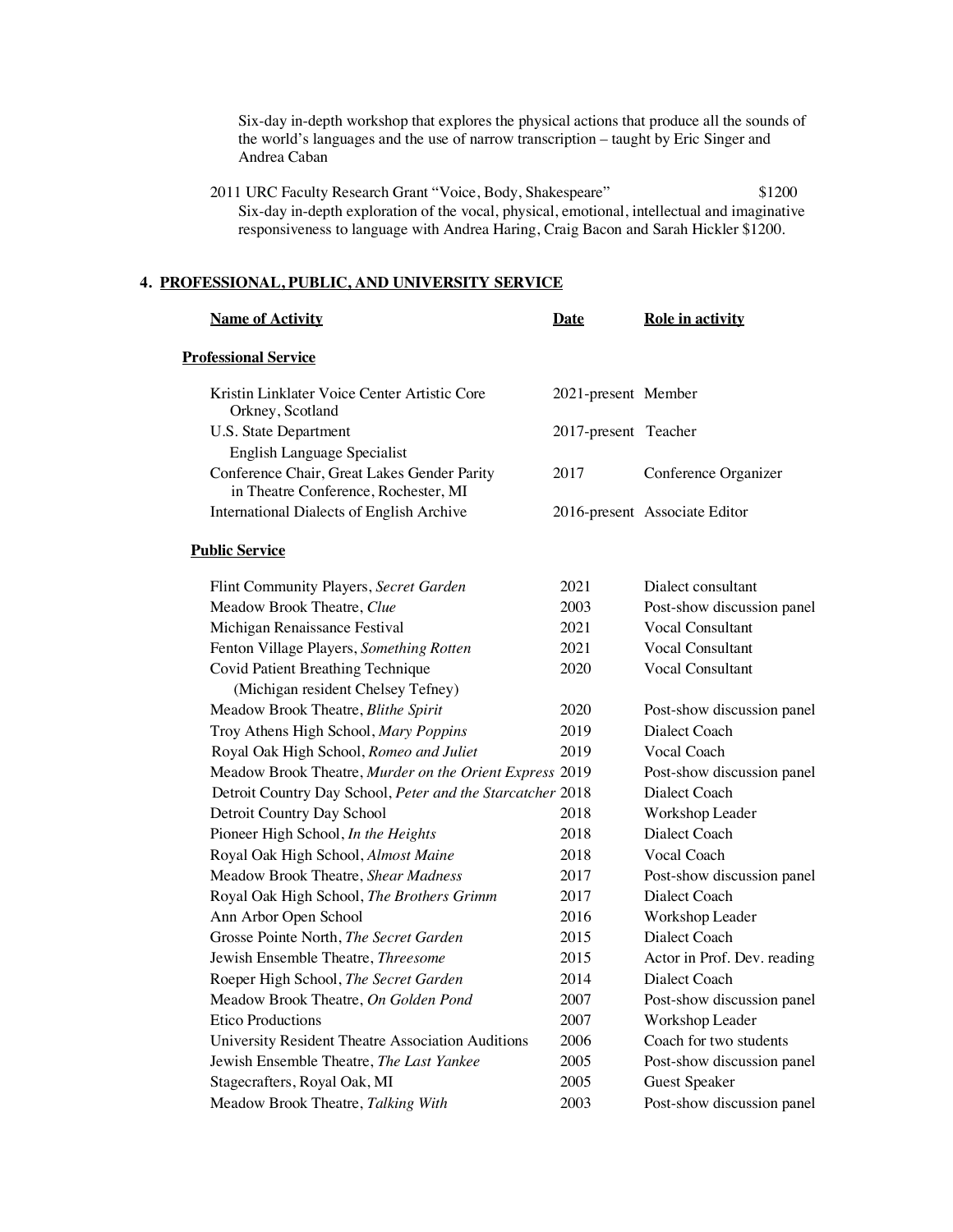| Meadow Brook Theatre, Gravity of Honey                             | 2003                          | Post-show discussion panel                                                         |
|--------------------------------------------------------------------|-------------------------------|------------------------------------------------------------------------------------|
| Meadow Brook Theatre, Of Mice and Men                              | 2003                          | Post-show discussion panel                                                         |
| Meadow Brook Theatre, Murder on the Nile                           | 2001                          | Post-show discussion panel                                                         |
| Meadow Brook Theatre, Killing Time                                 | 2001                          | Post-show discussion panel                                                         |
| <b>University Service</b>                                          |                               |                                                                                    |
| William Beaumont School of Medicine<br>Personal and Vocal Presence | 2016-present                  | Instructor                                                                         |
| 1 class                                                            | <b>Fall 2021</b>              |                                                                                    |
| 2 classes                                                          | Win. 2020                     |                                                                                    |
| 2 classes<br>2 classes                                             | Win. 2019<br>Win. 2018        |                                                                                    |
| 2 classes                                                          | Win. 2017                     |                                                                                    |
| 2 classes                                                          | Win. 2016                     |                                                                                    |
| School of Education and Human Services                             |                               |                                                                                    |
| Department of Human Resource Development                           | 2010-present                  | Facilitate student narration<br>for student-made professional<br>development video |
| 6 projects                                                         | Win. 2019                     |                                                                                    |
| 18 projects                                                        | Fall 2018                     |                                                                                    |
| 12 projects                                                        | Win. 2018                     |                                                                                    |
| 14 projects<br>24 projects                                         | Fall 2017<br><b>Fall 2016</b> |                                                                                    |
| 12 projects                                                        | Fall 2015                     |                                                                                    |
| 10 projects                                                        | Fall 2014                     |                                                                                    |
| 13 projects                                                        | Fall 2013                     |                                                                                    |
| 12 projects                                                        | Fall 2012<br>Fall 2011        |                                                                                    |
| 9 projects<br>4 projects                                           | <b>Fall 2010</b>              |                                                                                    |
| Department of Creative Writing                                     | Fall 2021                     | Workshop Instructor                                                                |
| Personal and Vocal Presence                                        |                               |                                                                                    |
| State of the University<br>Invited – (performance conflict)        | <b>Fall 2021</b>              | Speaker                                                                            |
| <b>CAIR</b> - International Student Mentor                         | 2018-2020                     | Mentor                                                                             |
| PI Academy for Research and Engagement                             | Fall 2019                     | Public Speaking Workshop                                                           |
| Oakland University's Got Talent                                    | <b>Fall 2018</b>              | Judge                                                                              |
| Women and Gender Studies Executive Committee                       | 2018-2019                     | Member                                                                             |
| AUFD Music, Theatre and Dance                                      | 2015-2018                     | Representative                                                                     |
| <b>AAUP Advisory Committee</b>                                     | 2015-2018                     | Member                                                                             |
| Women's History Month<br>"Physical and Vocal Presence" workshop    | Win. 2017                     | Instructor                                                                         |
| <b>General Education Committee</b>                                 | 2012-2014                     | Member                                                                             |
| Gender & Sexually Center<br>Vagina Monologues                      | Win. 2016                     | Vocal Coach                                                                        |
| S.A.F.E. Ally                                                      | 2014-present                  | Member                                                                             |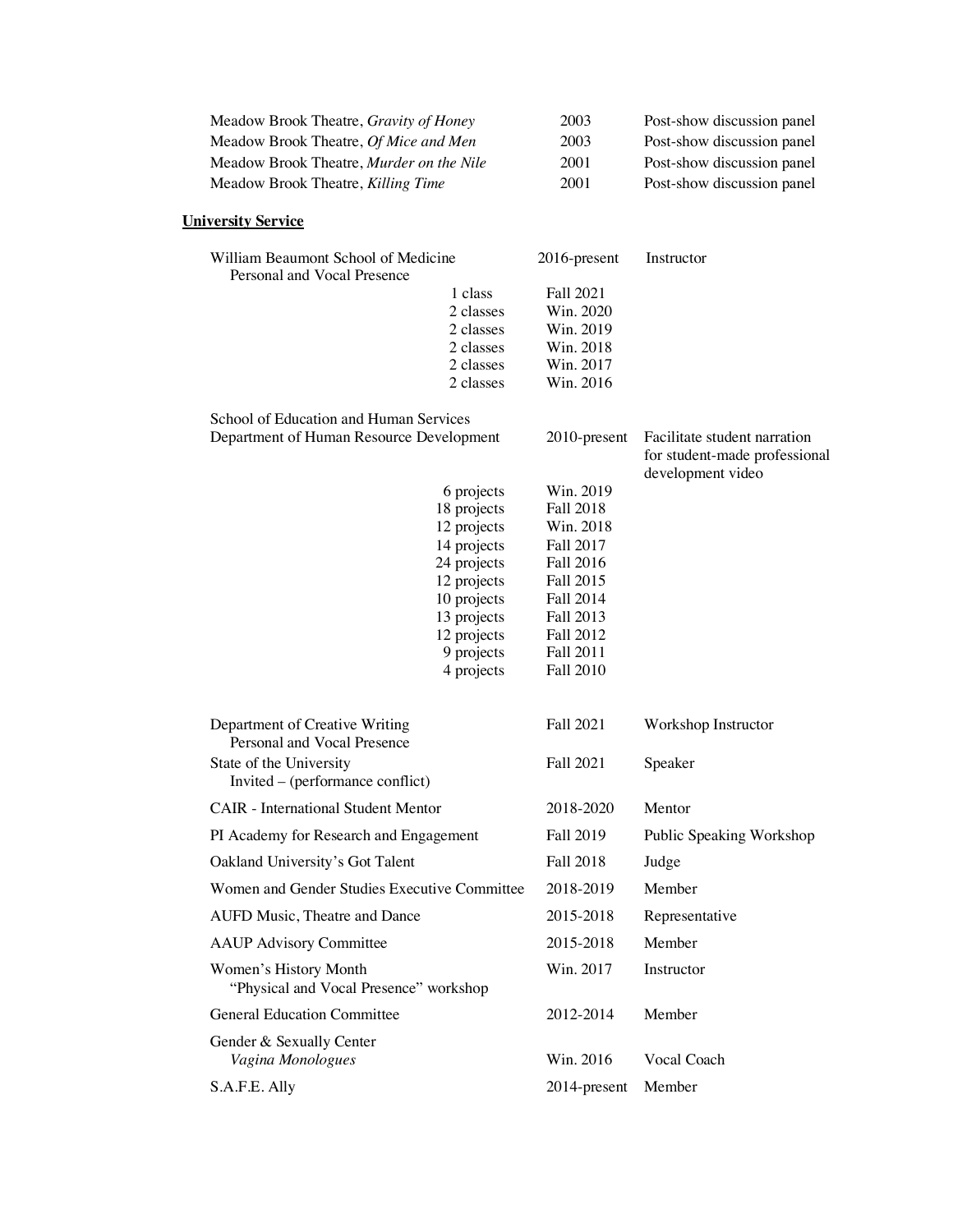| Fall 2021        | <b>Host Marshal</b>          |
|------------------|------------------------------|
| Fall 2021        | Walked                       |
| Win. 2020        | <b>Faculty Marshal</b>       |
| Fall 2019        | <b>Host Marshal</b>          |
| Win. 2019        | <b>Host Marshal</b>          |
| Win. 2018        | Reader                       |
| Fall 2017        | Reader                       |
| Fall 2017        | Walked                       |
| Win. 2017        | Host Marshal                 |
| Win. 2016        | <b>Faculty Marshal</b>       |
| Win. 2015        | <b>Faculty Marshal</b>       |
| Fall 2014        | <b>Faculty Marshal</b>       |
| Win. 2012        | Deputy Marshal               |
| Fall 2012        | Deputy Marshal               |
| Fall 2012        | Walked                       |
| Win. 2011        | Walked                       |
| <b>Fall 2010</b> | Walked                       |
| <b>Fall 2010</b> | Walked                       |
| Win. 2015        | Speaker/Dept. Representative |
| Fall 2012        | Speaker/Dept. Representative |
| <b>Fall 2011</b> | Speaker/Dept. Representative |
| Win. 2011        | Speaker/Dept. Representative |
| Fall 2010        | Speaker/Dept. Representative |
|                  |                              |

Gender & Sexually Center Win. 2015 Vocal Coach

# **School (SMTD) Service**

| <b>SMTD Undergraduate Curriculum Committee</b>                       | 2015-2021 | Member |
|----------------------------------------------------------------------|-----------|--------|
| <b>SMTD</b> Promotion and Tenure Review Committee<br>Young $- C.1$   | 2021      | Member |
| <b>SMTD</b> Promotion and Tenure Review Committee<br>$Gram - C.2$    | 2021      | Member |
| <b>SMTD Merit Committee</b>                                          | 2019      | Member |
| <b>SMTD Search Committee</b><br><b>SMTD Director (Tully)</b>         | 2019      | Member |
| <b>SMTD Search Committee</b><br><b>SMTD Director (Failed Search)</b> | 2018      | Member |
| <b>SMTD Kresge Library Liaison Committee</b>                         | 2015-2018 | Member |
| <b>MTD Steering Committee</b>                                        | 2010      | Member |

# **Department Service**

# **Administrative**

| Co-Chair Theatre          | 2017-18                  |  |
|---------------------------|--------------------------|--|
| <b>BA</b> Theatre Program | 2018-present Coordinator |  |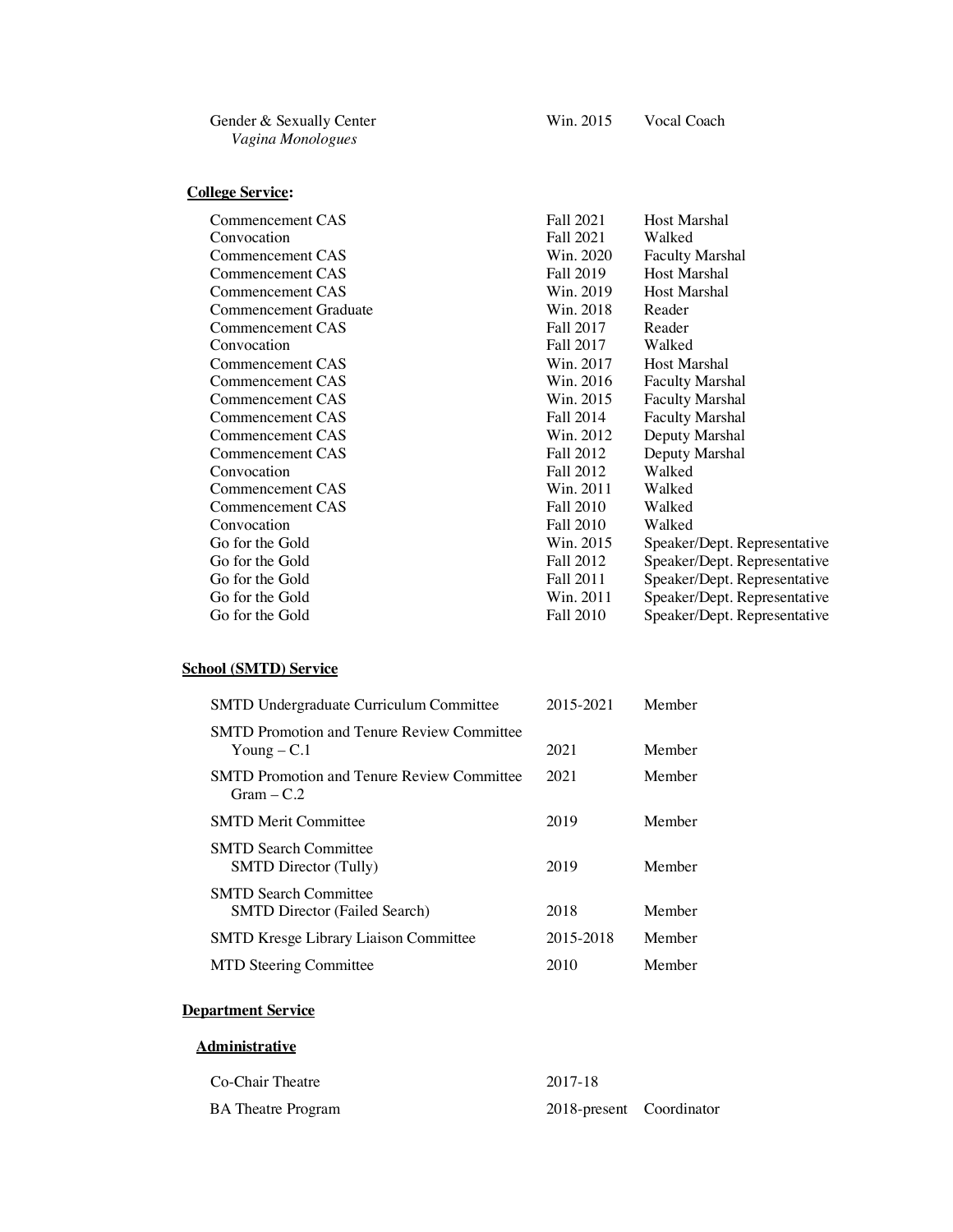## **Advising**

| Academic Advisor for all BA Theatre Majors | 2015-present Advisor |        |
|--------------------------------------------|----------------------|--------|
| Academic Advisor for all Theatre Minors    | 2018-present Advisor |        |
| Honors College Thesis (Miner)              | 2013                 | Mentor |

## **Department Committees**

| Theatre Equity, Diversity and Inclusion Committee 2020-present Chair |           |        |
|----------------------------------------------------------------------|-----------|--------|
| Department of Theatre Executive Committee                            | 2017-2018 | Member |
| Theatre Scholarship Committee                                        | 2014-2015 | Chair  |
| Theatre Scholarship Committee                                        | 2012-2013 | Member |
| Theatre Scholarship Committee                                        | 2010-2011 | Member |

#### **Department Search Committees**

| Theatre Search Committee<br>Chair, Department of Theatre                | present | Member |
|-------------------------------------------------------------------------|---------|--------|
| Theatre Search Committee<br>Asst. Prof. Theatre Design (Locher)         | 2020    | Chair  |
| Theatre Search Committee<br>Asst. Prof. Musical Theatre (Young)         | 2019    | Member |
| <b>Theatre Search Committee</b><br>Asst. Prof. Musical Theatre (Brewer) | 2018    | Member |
| Theatre Search Committee<br>Asst. Prof. Directing/Acting (Gram)         | 2017    | Member |
| Theatre Search Committee<br>Asst. Prof. Musical Theatre (DeTute)        | 2017    | Member |
| Theatre Search Committee<br>Asst. Prof. Musical Theatre (Failed Search) | 2016    | Member |
| Theatre Search Committee<br>Visiting Prof. Directing/Acting (Gram)      | 2016    | Member |
| <b>Theatre Search Committee</b>                                         |         |        |
| Asst. Prof. Directing/Acting (Guest)                                    | 2010    | Member |

## **Department Review Committees**

| Theatre Review Committee<br>Knox - Full Professor | 2018-2019 Chair |       |
|---------------------------------------------------|-----------------|-------|
| Theatre Review Committee<br>$Gram - C.1$          | 2018            | Chair |

## **Theatre Student Support**

| K-Scope (Diversity Theatre Club) |  | 2017-present Faculty Adviser |
|----------------------------------|--|------------------------------|
|                                  |  |                              |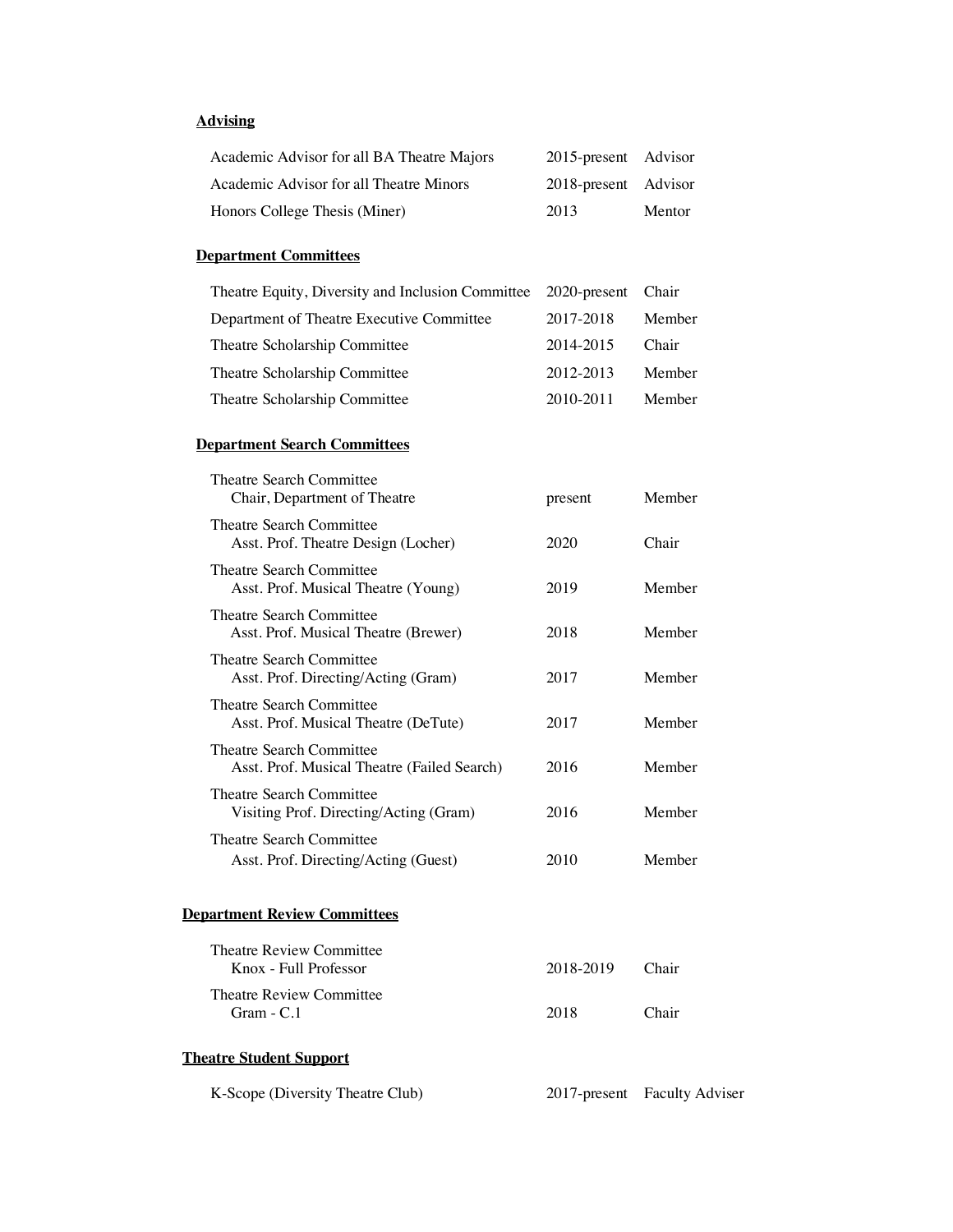| Departmental Warm-ups<br>Twice a week (6 hours of instruction/semester)         | Win. 2021         | Instructor  |
|---------------------------------------------------------------------------------|-------------------|-------------|
| Departmental Warm-ups<br>Twice a week (6 hours of instruction/semester)         | Fall 2020         | Instructor  |
| Summer Linklater Teaching Series<br>6-classes (9 hours of instruction/semester) | Fall 2020         | Instructor  |
| Senior Showcase (New York)                                                      | 2019              | Manager     |
| Senior Showcase (New York)                                                      | 2018              | Director    |
| Senior Showcase (Chicago)                                                       | 2018              | Director    |
| Summer, Professional Work                                                       | $On\text{-going}$ | Coach       |
| Irene Ryan Acting Scholarship Auditions                                         | 2010-2019         | Coach       |
| URTA (Unified/Resident Theatre Auditions)                                       | 2017              | Coach       |
| Senior Showcase                                                                 | 2011              | Co-Director |

## **Recruitment and Fundraising Efforts**

| 2021 | Presenter                             |
|------|---------------------------------------|
| 2020 | Workshop Leader                       |
| 2020 | Workshop Leader                       |
| 2019 | Workshop Leader                       |
| 2019 | Workshop Leader                       |
| 2019 | Workshop Leader                       |
| 2019 | Workshop Leader                       |
| 2018 | Workshop Leader                       |
| 2018 | Workshop Leader                       |
| 2018 | Workshop Leader                       |
| 2018 | Workshop Leader                       |
| 2017 | Workshop Leader                       |
| 2017 | Workshop Leader                       |
| 2017 | Workshop Leader                       |
| 2017 | Workshop Leader                       |
| 2017 | Theatre Coordinator                   |
| 2015 | Workshop Leader                       |
| 2015 | Speaker/Representative                |
| 2015 | Speaker/Representative                |
| 2014 | Workshop Leader                       |
|      | 2010 - present Theatre audition panel |
|      |                                       |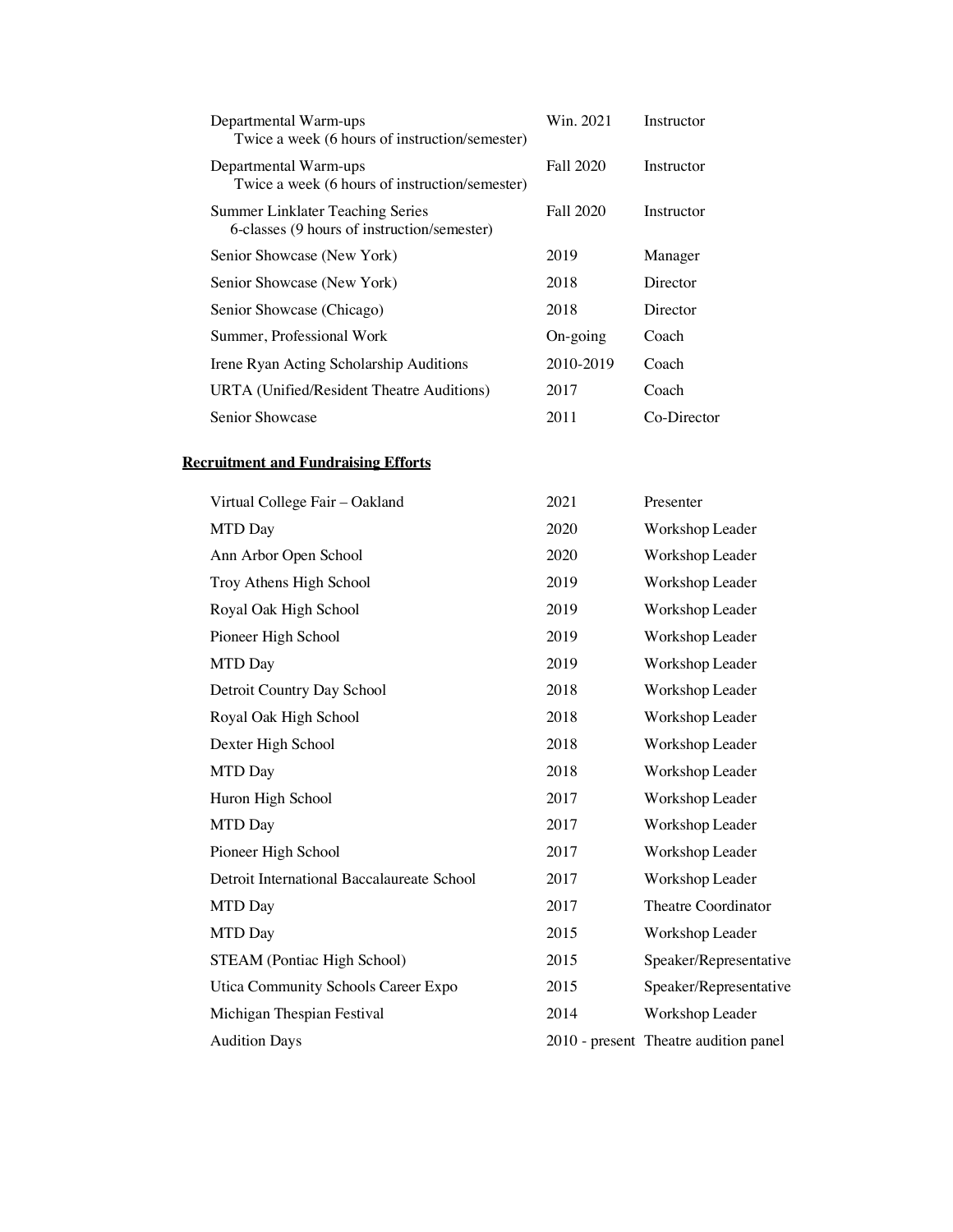## **Guest Lecturing**

| THA 1001 Foundations of Theatre    | 2021 | One lecture   |
|------------------------------------|------|---------------|
| THA 1001 Foundations of Theatre    | 2020 | One lecture   |
| THA 3014 Acting: Auditions         | 2020 | Two Lectures  |
| THA 1001 Foundations of Theatre    | 2019 | One lecture   |
| THA 4051 Meadow Brook Estate       | 2018 | Six Lectures  |
| THA 1001 Foundations of Theatre    | 2018 | One lecture   |
| THA 1001 Foundations of Theatre    | 2017 | One lecture   |
| THA 1001 Foundations of Theatre    | 2016 | One lecture   |
| THA 1001 Foundations of Theatre    | 2015 | One lecture   |
| THA 1001 Foundations of Theatre    | 2014 | One lecture   |
| MUE 350 Opera Workshop             | 2013 | Two lectures  |
| THA 495 Company Class              | 2012 | One lecture   |
| HC 201 The Greeks - Live!          | 2012 | Two lectures  |
| THA 480 Acting the Song            | 2012 | Two lectures  |
| MUE 350 Opera Workshop             | 2011 | One lecture   |
| THA 301 Theatre History I          | 2010 | Four lectures |
| THA 301 History of Musical Theatre | 2010 | Two lectures  |

# **Guest Hosting** – opportunities I arranged because of my connections with the artists

| Shakespeare (Colm Feore)                    | 2021 | Program Workshop        |
|---------------------------------------------|------|-------------------------|
| Linklater Voice (Mary Mayo)                 | 2020 | Program Workshop        |
| Linklater Voice (Dianne Cortez)             | 2020 | Program Workshop Scenic |
| Design for TV (Andrew Layton)               | 2020 | Program Workshop        |
| Linklater Voice (Anne Swedberg)             | 2020 | Program Workshop        |
| Linklater Voice (Valerie Madden)            | 2020 | Program Workshop        |
| Linklater Voice (Angela Mertzel)            | 2020 | Program Workshop        |
| Improvisation Workshop (Timothy C. Goodwin) | 2020 | Movement                |
| Rodenburg Voice (Nancy Lipschultz)          | 2019 | Program Workshop        |
| Michael Chekhov (Lionel Walsh)              | 2019 | Program Workshop        |
| Acting for The Camera (David Vegh)          | 2019 | Program Workshop        |
| Acting Professionally (Tyrick Wiltez Jones) | 2019 | Program Workshop        |
| Movement (Rachel Constantino)               | 2019 | Stage Voice I           |
| Acting for The Camera (David Vegh)          | 2019 | Program Workshop        |
| Monologue Workshop (Scott Mikita)           | 2018 | Acting: The Instrument  |
| Movement Workshop (David Vogel)             | 2017 | Acting: The Instrument  |
| Monologue Workshop (Gil Brady)              | 2017 | Acting: The Instrument  |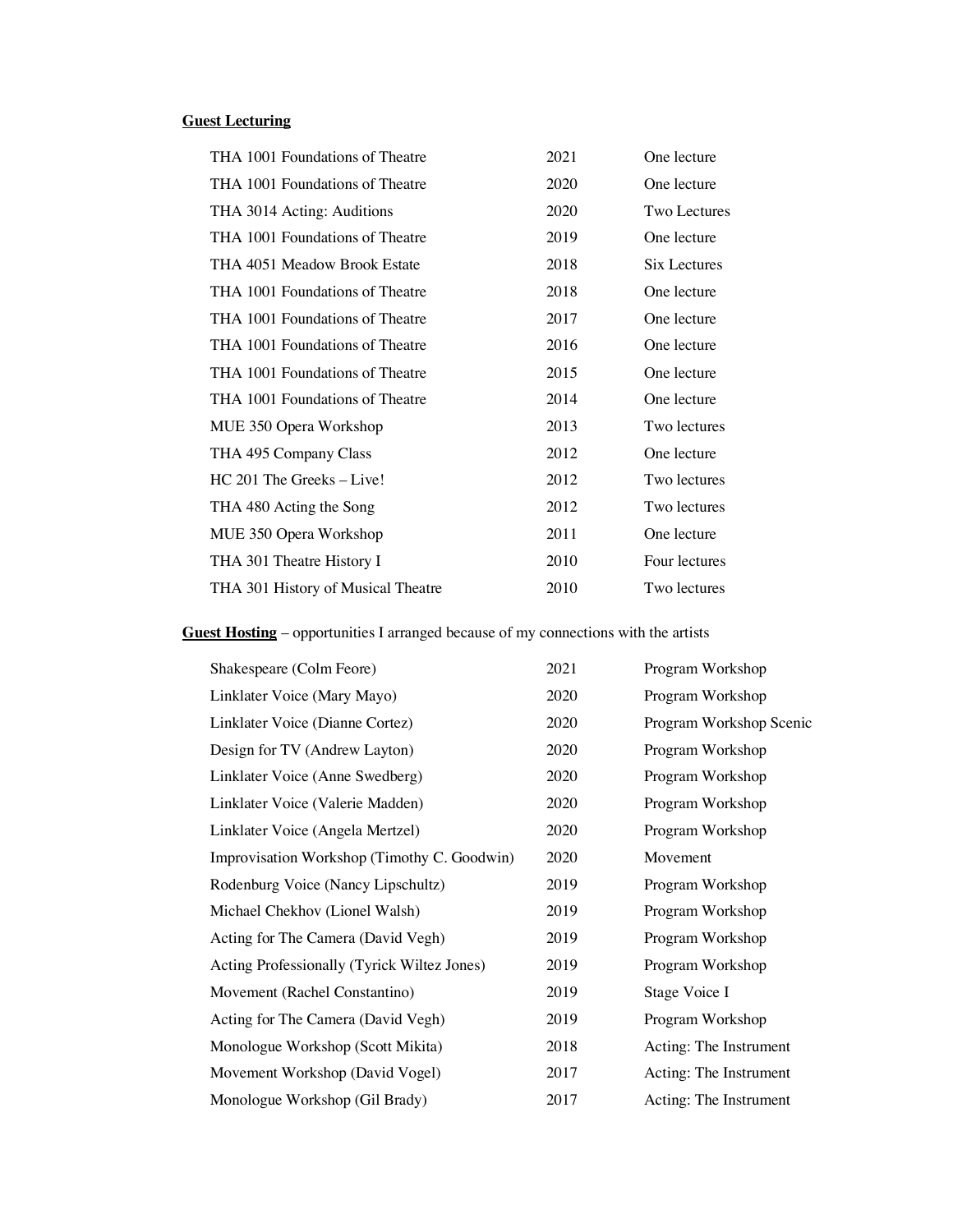|    | Improvisation Workshop (Timothy C. Goodwin)                                                | 2017                   | Acting: The Instrument  |
|----|--------------------------------------------------------------------------------------------|------------------------|-------------------------|
|    | Alexander Workshop (Barbara Bland)                                                         | 2017                   | Acting: The Instrument  |
|    | Acting for The Camera (David Vegh)                                                         | 2017                   | Cinema Studies Workshop |
|    | Michael Chekhov (Lionel Walsh)                                                             | 2016                   | Program Workshop        |
|    | Movement (Billicia Hines)                                                                  | 2016                   | Program Workshop        |
|    | Acting for The Camera (David Vegh)                                                         | 2016                   | Program Workshop        |
|    | Movement (Jill Dion)                                                                       | 2016                   | Movement                |
|    | Purple Rose Theatre (Michelle Mountain)                                                    | 2015                   | Acting: the Instrument  |
|    | Purple Rose Theatre (Guy Sanville)                                                         | 2015                   | Actors' Lab             |
|    | Purple Rose Theatre (Michelle Mountain)                                                    | 2015                   | Actors' Lab             |
|    | Film work in Michigan (Janet Pound)                                                        | 2015                   | Actors' Lab             |
|    | Film work in Michigan (Kathy Mooney)                                                       | 2015                   | Actors' Lab             |
|    | Restoration Drama (Nira Pullin)                                                            | 2013                   | Styles class            |
|    | Elizabethan Drama (Bart Williams)                                                          | 2013                   | Styles class            |
|    | Movement (Nate Mitchell)                                                                   | 2012                   | Acting: The Instrument  |
|    | Movement (Roxanne Wellington)                                                              | 2012                   | Acting: The Instrument  |
|    | Acting (John Manfredi)                                                                     | 2012                   | Acting: The Instrument  |
|    | Improvisation (Sandra Birch)                                                               | 2012                   | Acting: The Instrument  |
|    | Suzuki (Janet Haley)                                                                       | 2012                   | Theatre Program         |
|    | Acting (Suzi Reagan)                                                                       | 2011                   | Stage Voice II          |
|    | Improvisation (Sandra Birch)                                                               | 2011                   | Acting: The Instrument  |
|    | Meadow Brook Theatre (John Manfredi)                                                       | 2007                   | Auditions class         |
|    | Talent Shop Management (Kathy Mooney)                                                      | 2007                   | Auditions class         |
|    | New York Actor (Jason Richards)                                                            | 2005                   | Auditions class         |
|    | Affiliated Talent Agency (Julie Smith)                                                     | 2005                   | Auditions class         |
| f. | <b>Service record at other institutions:</b><br><b>Presentations</b>                       |                        |                         |
|    | "Vocal and Physical Presence for the Professor"<br>Department of Dietary Science           |                        |                         |
|    | Purdue University                                                                          | 2020                   | Cancelled due to Covid  |
|    | "Vocal and Physical Presence for the Professor" - Virtual<br>Department of Dietary Science |                        |                         |
|    | Purdue University                                                                          | 2019                   | Instructor              |
|    | <b>Committees - Central Michigan University</b>                                            |                        |                         |
|    | <b>Grades Appeal Committee</b><br><b>Excellence in Teaching Committee</b>                  | 1998-2000<br>1998-2000 |                         |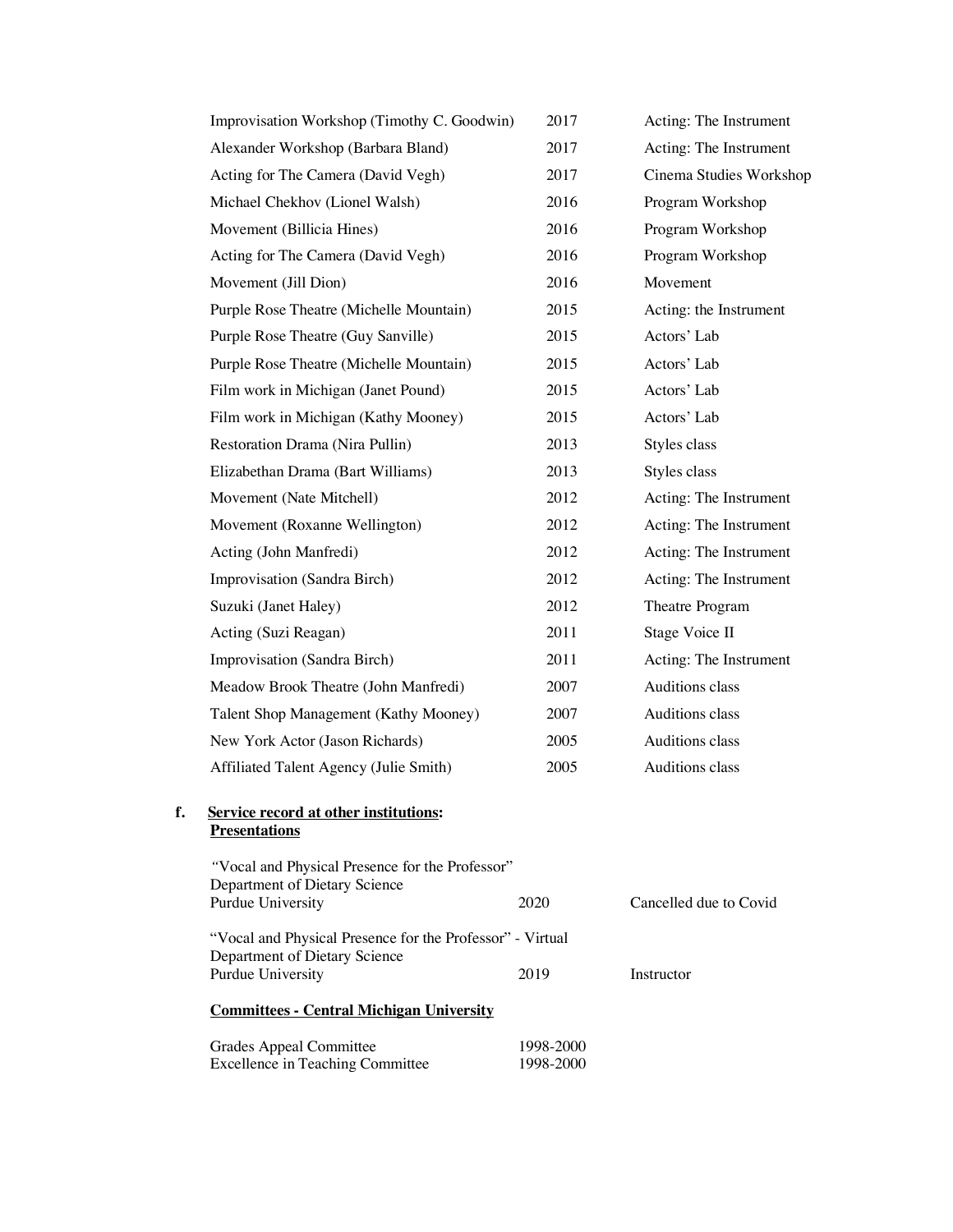#### **6. OTHER ACTIVITIES RELEVANT TO APPLICATION FOR PROMOTION**

#### **Professional Associations**

#### Member:

- Actors' Equity Association
- Voice and Speech Trainers Association
- Association of Movement Theatre Educators
- Association of Theatre in Higher Education
- Michael Chekhov Association
- Black Theatre Network
- Drama League
- Who's Who in Higher Education

#### **Honors and Awards:**

Doris and Paul Travis Professorship, 2019-2021

- 2019 Certificate of Merit: Ensemble Performance, Reg. III/Kennedy Center American College Theatre Festival *James and the Giant Peach*
- 2018 Certificate of Merit: Ensemble Performance, Reg. III/Kennedy Center American College Theatre Festival *Seagull*
- 2018 Invitation to the American Embassy in Moscow English Language Program
- 2018 Andes Award Best Comedy, Meadow Brook Theatre *Shear Madness* Meadow Brook Theatre, MI
- 2018 Andes Award Nomination: Best Comedic Performance Female, Meadow Brook Theatre Mrs. Shubert, *Shear Madness* Meadow Brook Theatre, Theatre, MI
- 2018 Certificate of Merit: Ensemble Performance, Reg. III/Kennedy Center American College Theatre Festival *The Three Little Pigs*
- 2017 Certificate of Merit: Ensemble Performance, Reg. III/Kennedy Center American College Theatre Festival *Wiley and the Hairy Man*
- 2016 Best Ensemble Performance, Reg. III/Kennedy Center American College Theatre Festival *Equus* (Horses – Movement Coaching) Freedlander Theatre, WI
- 2010 Best Supporting Actress Award, *Between the Lines Wilde Award* Lee, *The Tale of the Allergist's Wife* Jewish Ensemble Theatre, MI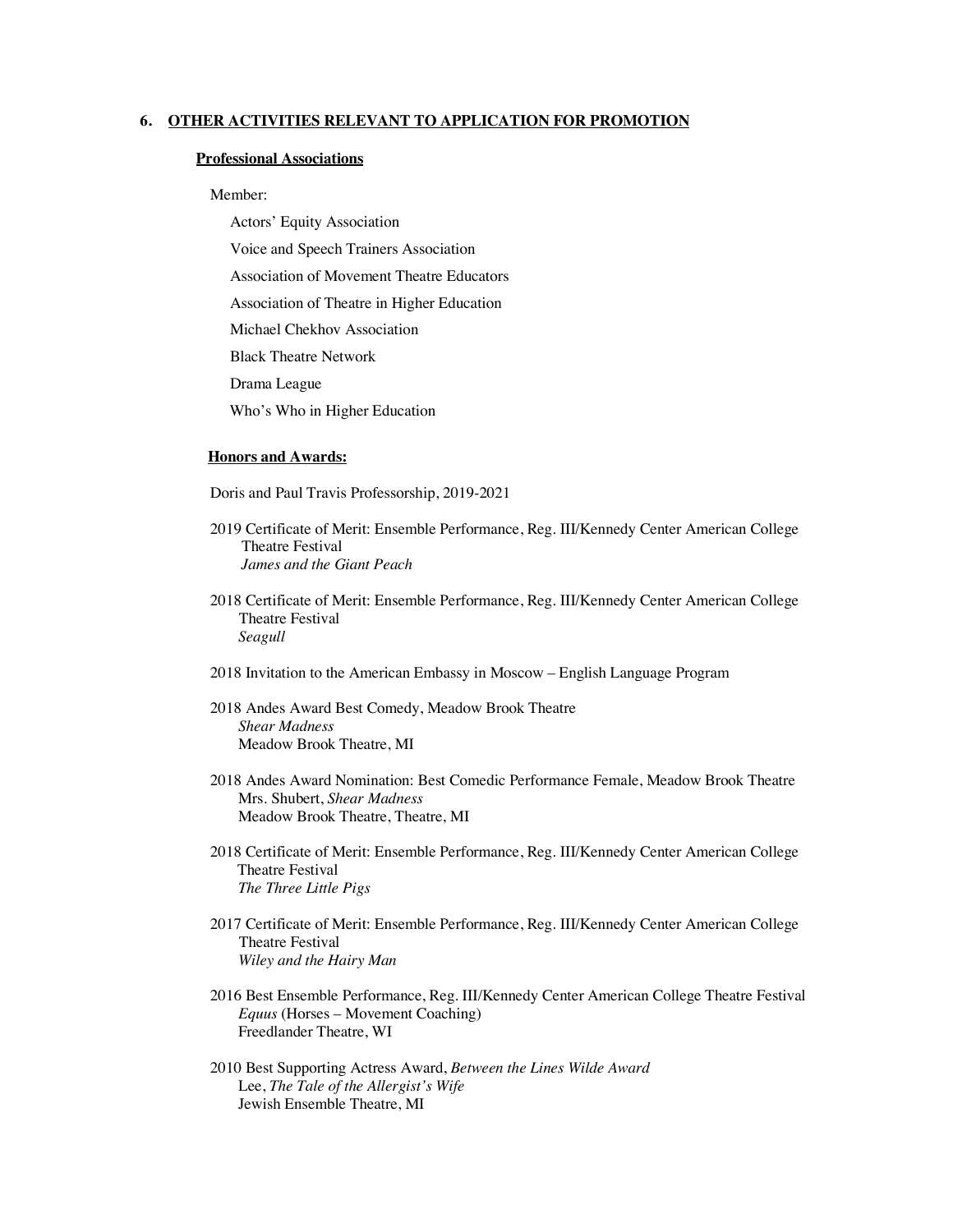2006 Best Dramatic Performance Nomination, *Oakland Press* Patricia*, The Price* Jewish Ensemble Theatre, MI

2006 People's Choice Award, *Oakland Press* Patricia*, The Price* Jewish Ensemble Theatre, MI

2005 Best Dramatic Performance Nomination, *Oakland Press* Patricia, *The Last Yankee* Jewish Ensemble Theatre, MI

2004 Best Choreography Nomination, *Oakland Press* Choreographer*, Romeo and Juliet* Jewish Ensemble Theatre, MI

 2003 Outstanding Ensemble Performance Award, *Oakland Press* Barbara, *Shear Madness* Gem Theatre, MI

 2003 Best Dramatic Performance Nomination, *Oakland Press* Honey, *The Gravity of Honey* Meadow Brook Theatre, MI

2000 Award for Best Play Director, *Good News* Bush Theatre, Central Michigan University

1999 Faculty Appreciation Award Central Michigan University

1995 Best Actress Nomination, *Detroit Free Press* Antigone, *The Thebans* Hilberry Theatre, MI

1995 Best Actress Nomination, *Detroit News* Vivian, *Mrs. Warren's Profession* Hilberry Theatre, MI

#### **International Professional Development Seminar/Conference/Festival Attendance**

Voice and Speech Trainers Association Conference (Sydney, Australia) 2020 *"*Honoring Traditions" (Cancelled – Covid)

International Fringe Festival (Edinburgh, Great Britain) 2018

Voice and Speech Trainers Association Conference (Singapore) 2017 "The Art of Storytelling"

ITMO University (Saint Petersburg, Russia) 2017 "More than ESP: Empowering Students to Progress"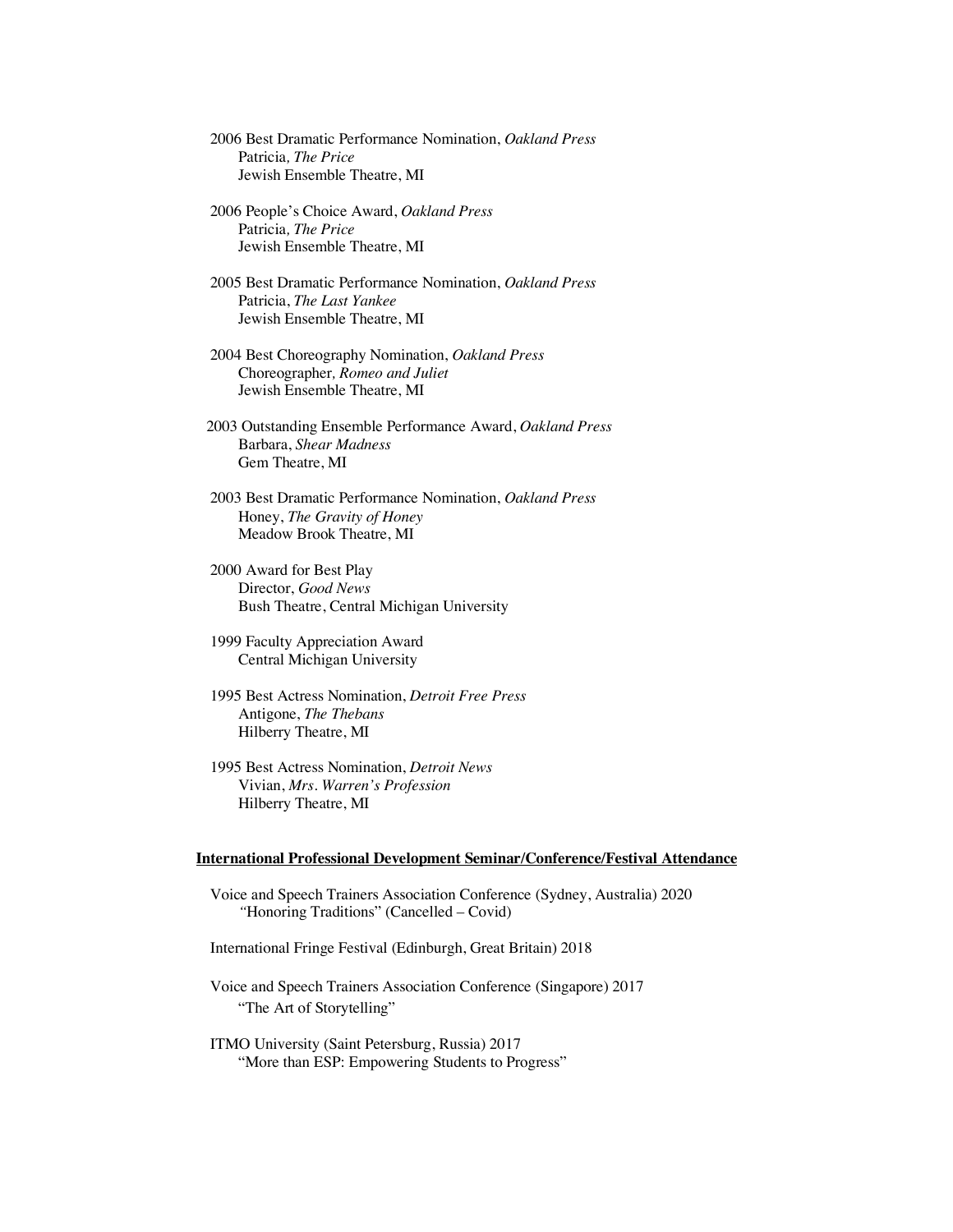Association of Theatre in Higher Education Conference (Montreal, Canada) 2015 "*Je me souviens* (I remember)"

Voice and Speech Trainers Association Conference (Montreal, Canada) 2015 "*Cirque des Voix/*Circus of Voices" – with the meanings of both circle and circus

#### **National Professional Development Seminar/Conference/Festival Attendance**

National Black Theatre Network Convention (Virtual) 2021

Voice and Speech Trainers Association Conference (Virtual) 2021 "Rising Voices: Listening to the Past, Dismantling the Present, Cultivating a New Future"

Psychophysical Antiracist Study Group (Virtual) 2021 Michael Chekhov Association – international theatre practitioners study group, weekly 90-minute meeting, 6-weeks

- Shakespeare, Race, and Pedagogy (Virtual) 2021 Cambridge University Press
- National Black Theatre Convention (Virtual) 2020

Southeastern Theatre Conference (Louisville, KY) 2020

Lilly Conference (Traverse City, MI) 2019

Southeastern Theatre Conference (Knoxville, TN) 2019

Caryl Churchill Festival (Ann Arbor, MI) 2019

Region III/Kennedy Center American College Theatre Festival (Bloomington, IN) 2018

Lilly Conference (Traverse City, MI) 2017

- Great Lakes Gender Parity in Theatre (Rochester, MI) 2017  *"*We are the Change"
- Southeastern Theatre Conference (Lexington, KY) 2017

Region III/Kennedy Center American College Theatre Festival (Bloomington, IN) 2017

- Statera Foundation National Conference (Denver, CO) 2016
- Association of Theatre in Higher Education Conference (Chicago, IL) 2016 "Bodies at Work"
- Voice and Speech Trainers Association Conference (Chicago, IL) 2016 "Dynamic Dialogues and Connections"

Region III/Kennedy Center American College Theatre Festival (Saginaw, MI) 2014

Region III/Kennedy Center American College Theatre Festival (Saginaw, MI) 2013

Region III/Kennedy Center American College Theatre Festival (Lansing, MI) 2011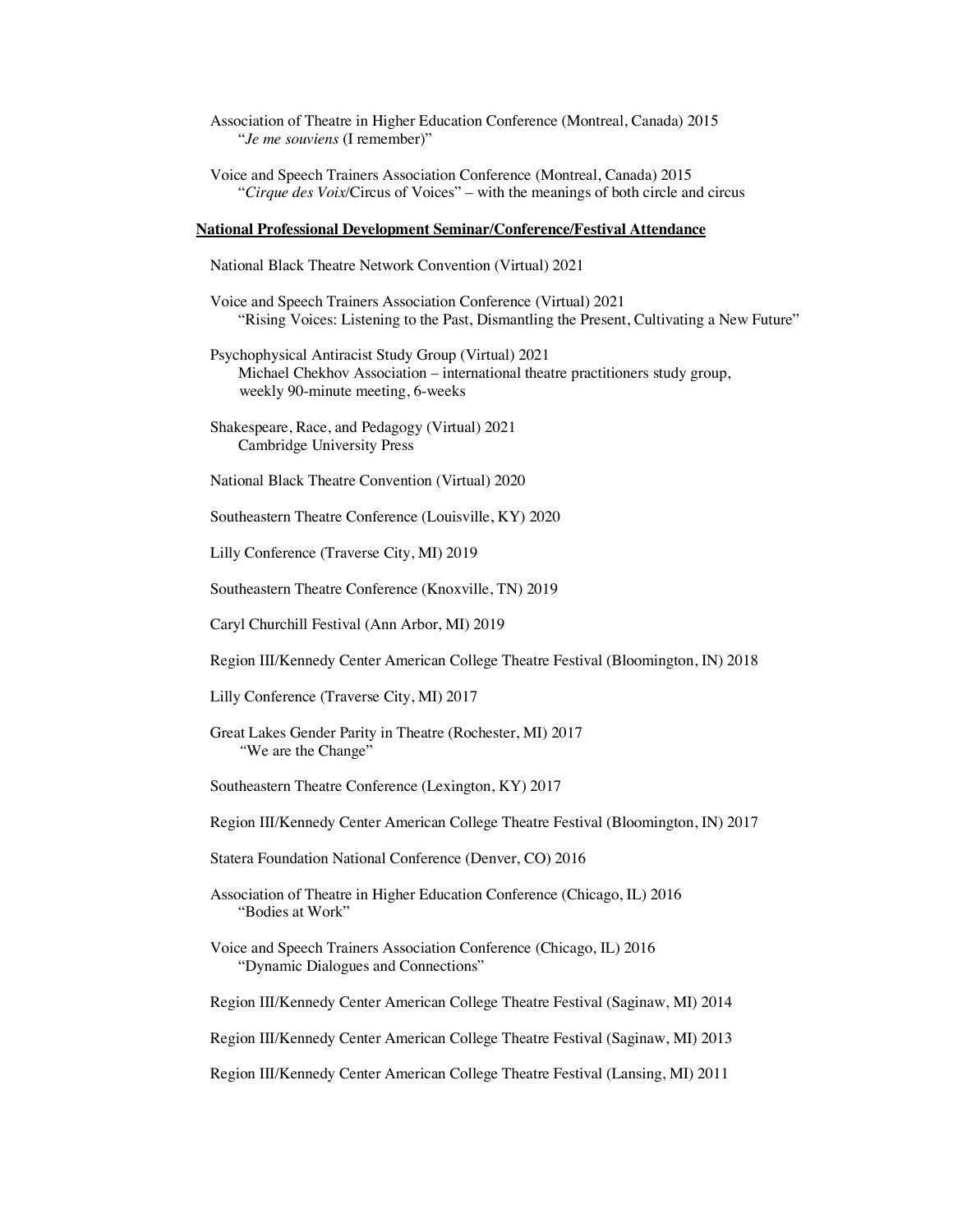National Festival of New Plays (Chicago, IL) 2004 Participated as actor

Voice and Speech Trainers Association Conference (Chicago, IL) 2001 "Approaching Shakespearean Text"

Association of Theatre in Higher Education Conference (Chicago, IL) 2001 "Practice, Theory, Technology, and the New Student"

- The National Communication Association Conference (Chicago, IL) 1999
- The Drama League Directors Project (New York, NY) 1998 Director Training Symposium: "Viewpoint Theory & Performance"
- The Women's Project (New York, NY) 1997 "Women in Theatre: Mapping the Source of Power"
- CUNY Lecture Series (New York, NY) 1997 "Tribute to Edward Albee"

#### **Professional Development Workshop Attendance**

- "The Clown and the Accordion of Distraction" *(*New London, CT Virtual) 2021 MICHA (Michael Chekhov Association) 2-day workshop in the Michael Chekhov Clown Technique
- "The Movement Work of Trish Arnold" (Santa Fe, NM Virtual) 2021 2-Day (6 hr) Master Class with Merry Conway
- "Acting in a Foreign Accent" (Lawrence, KS Virtual) 2020 5-day (15 hr) Master Class with Paul Meier covering: Africans, Spanish, Russian, French, and Italian accents
- "Sound and Movement" Center for Linklater Voice (Orkney, Scotland Virtual) 2020 3-day (18 hr) Master Class with Judith Shawn
- Linklater Designation Workshop (Orkney, Scotland) 2019 Invited three-week (125-hour) workshop with Kristin Linklater at her voice studio on Orkney Island. Intensive training in the Linklater methodology for voice.
- Linklater Designation Workshop (Orkney, Scotland) 2018 Invited three-week (125-hour) workshop with Kristin Linklater at her voice studio on Orkney Island. Intensive training in the Linklater methodology for voice.
- Linklater Workshop and Audition for Designation (New York, NY) 2018 2-day workshop in the Linklater Progression cullminating in an audition and interview to be accepted in the summer designation workshop held in Scotland.
- Inspiration Lab (Windsor, Canada) 2017 Intensive workshop in the Michael Chekhov Technique. Taught by Lionel Walsh.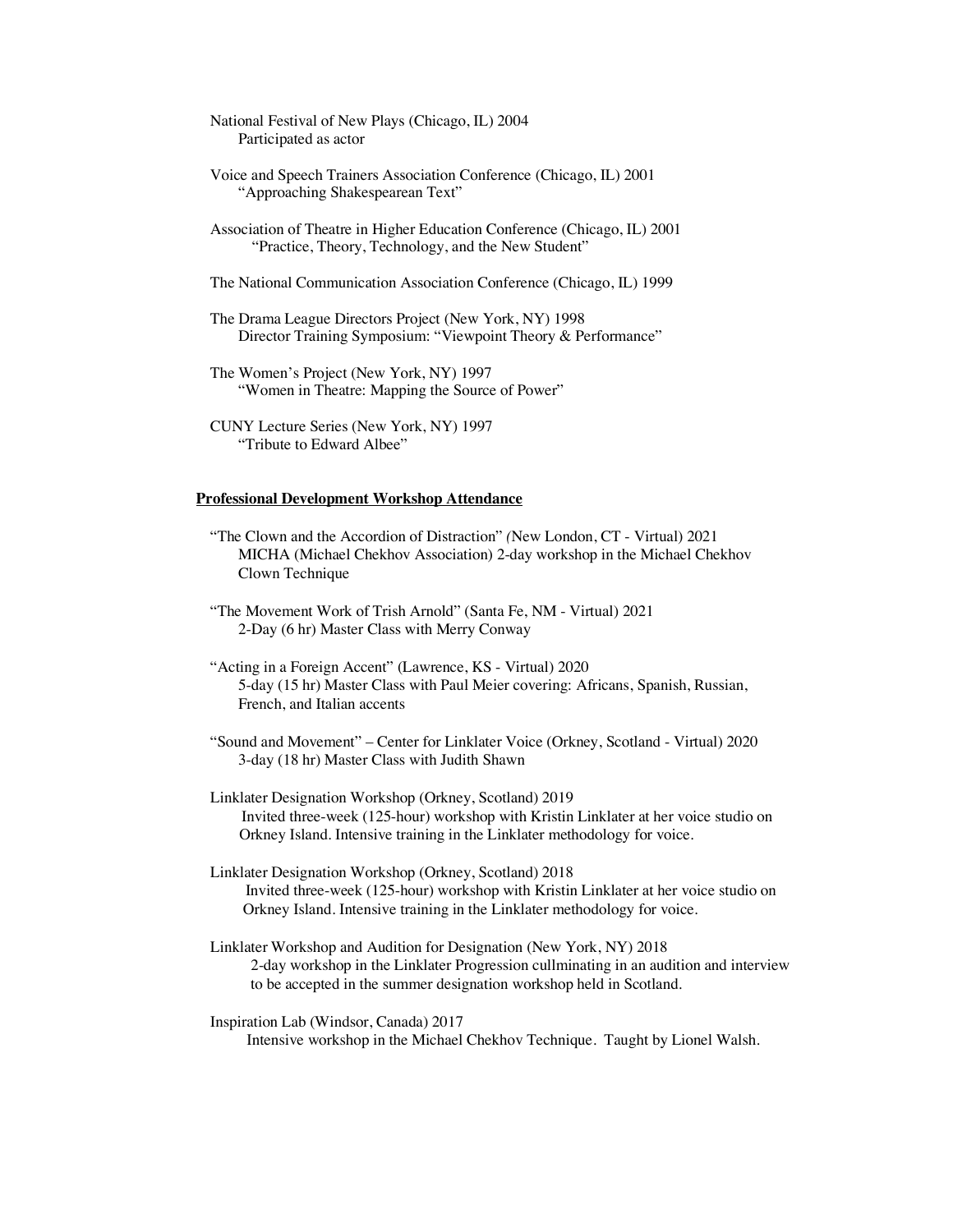BodyART 3-day intensive (Ann Arbor, MI) 2016 Intensive 3-day training in the fundamentals of BodyART. Taught by Ryan Daniel Beck.

Knight – Thompson Speechwork Intensive (New York, NY) 2016 "Phonetics Intensive" taught by Eric Singer and Andrea Caban. Completion of the third of three in the Knight – Thompson teaching certification process.

Knight – Thompson Speechwork Intensive (New York, NY) 2016 "Accents Intensive" taught by Eric Singer and Andrea Caban. Completion of the second of three in the Knight – Thompson teaching certification process.

Great Lakes Michael Chekhov Consortitium (Kent State, OH) 2015 Six-day training program in the technique of Michael Chekhov. Completion of Module I in the teaching certification process.

Knight – Thompson Speechwork Intensive (New York, NY) 2015 "Experiencing Speech" taught by Eric Singer and Andrea Caban. Completion of the first of three in the Knight – Thompson teaching certification process.

Linklater Center (New York, NY) 2014 One-day in-depth amplification work taught by Dianne Schoenborn.

Linklater Center Teacher Training (New York, NY) 2011 Fourth of four training sessions in the Linklater certification process.

Celebration Barn Theatre: "Joy of Phonetics" Workshop (MN) 2011 Six-day in-depth phonetic and speech workshop and training in phonetic pillow work.

 Linklater Center: "Voice, Body, Shakespeare" (New York, NY) 2011 Six-day in-depth exploration of the vocal, physical, emotional, intellectual and imaginative responsiveness to language.

 Linklater Center: "Movement for Actors" (New York, NY) 2011 Two-day exploration of Trish Arnold movement work taught by Merry Conway.

 Linklater Center Teacher Training (New York, NY) 2011 Third of three training sessions in the Linklater certification process.

 Linklater Center "Advanced Shakespeare Workshop" (New York, NY) 2010 In-depth exploration of verse forms, figures of speech and elements of rhetoric.

- Cartoon Voice-over Workshop (Ann Arbor, MI) 2009 Based on her book "Speaking Funny for Money," Pamela Lewis guides participates in this advanced voice-over technique.
- Shakespeare and Company Weekend Intensive (Chicago, IL) 2006 Exploration of the power of verse to influence character and performances.

Linklater Teacher Training (Kansas City, MO) 2005 Completed the required 50 hours of private study for Linklater Certification.

 Linklater Teacher Training (Kansas City, MO) 2005 Observed Louis Colaianni teach the Progression for Linklater Certification.